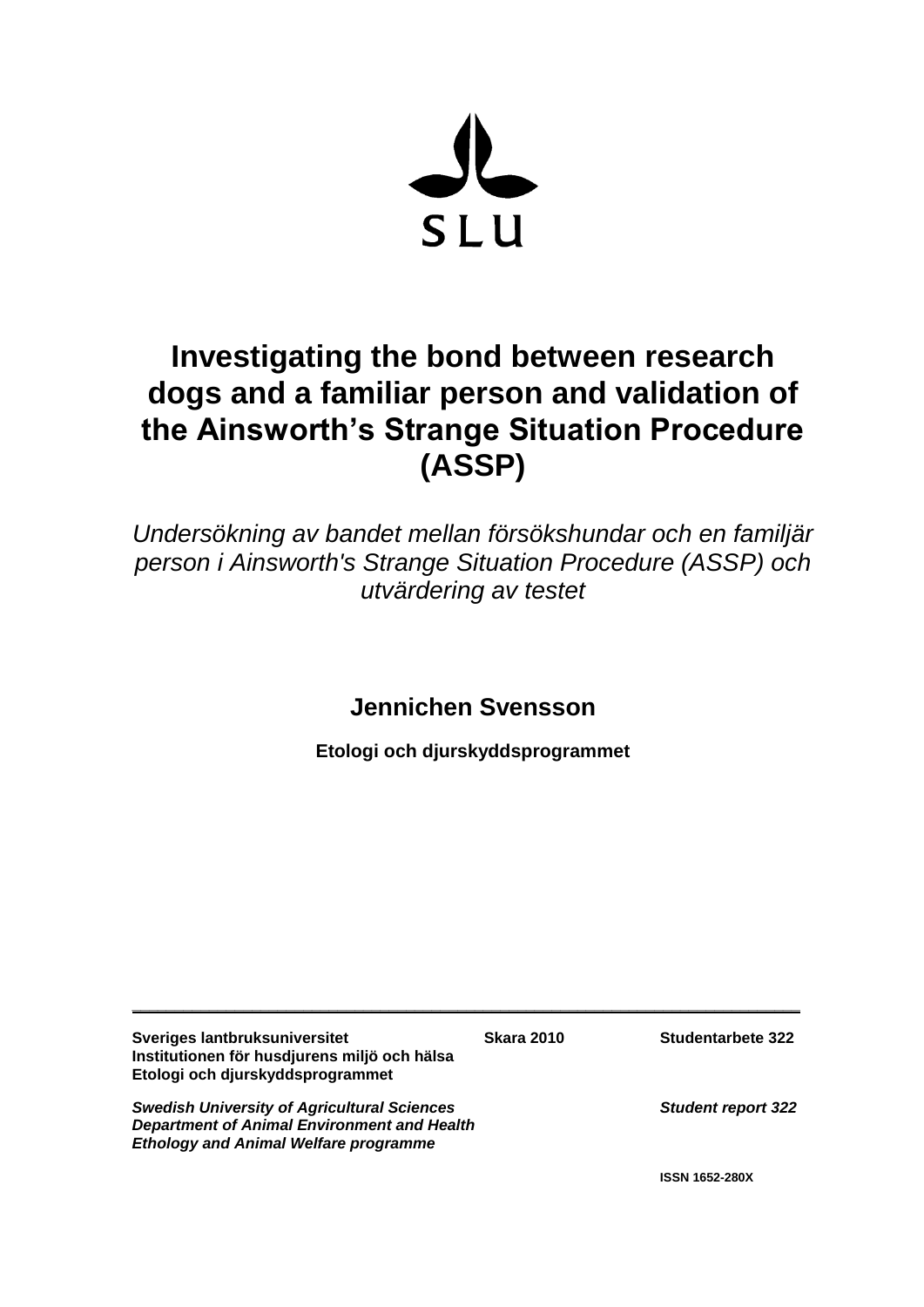

## **Investigating the bond between research dogs and a familiar person and validation of the Ainsworth's Strange Situation Procedure (ASSP)**

*Undersökning av bandet mellan försökshundar och en familjär person i Ainsworth's Strange Situation Procedure (ASSP) och utvärdering av testet*

**Jennichen Svensson** 

Studentarbete 322, Skara 2010

## **Grund C, 15 hp, Etologi och djurskyddsprogrammet, självständigt arbete i biologi, kurskod EX0520**

**Handledare:** Therese Rehn, Sveriges lantbruksuniversitet, Institutionen för husdjurens miljö och hälsa, Box 7068, 750 07 Uppsala, Sverige **Biträdande handledare:** Linda Keeling, Sveriges lantbruksuniversitet, Institutionen för husdjurens miljö och hälsa, Box 7068, 750 07 Uppsala, Sverige **Examinator:** Harry Blokhuis, Sveriges lantbruksuniversitet, Institutionen för husdjurens miljö och hälsa, Box 7068, 750 07 Uppsala, Sverige

**Nyckelord:** Ainsworth, Strange situation, dog, attachment

**Sveriges lantbruksuniversitet** Fakulteten för veterinärmedicin och husdjursvetenskap Institutionen för husdjurens miljö och hälsa Avdelningen för etologi och djurskydd Box 234, 532 23 SKARA **E-post:** hmh@slu.se, **Hemsida:** www.hmh.slu.se

I denna serie publiceras olika typer av studentarbeten, bl.a. examensarbeten, vanligtvis omfattande 7,5-30 hp. Studentarbeten ingår som en obligatorisk del i olika program och syftar till att under handledning ge den studerande träning i att självständigt och på ett vetenskapligt sätt lösa en uppgift. Arbetenas innehåll, resultat och slutsatser bör således bedömas mot denna bakgrund.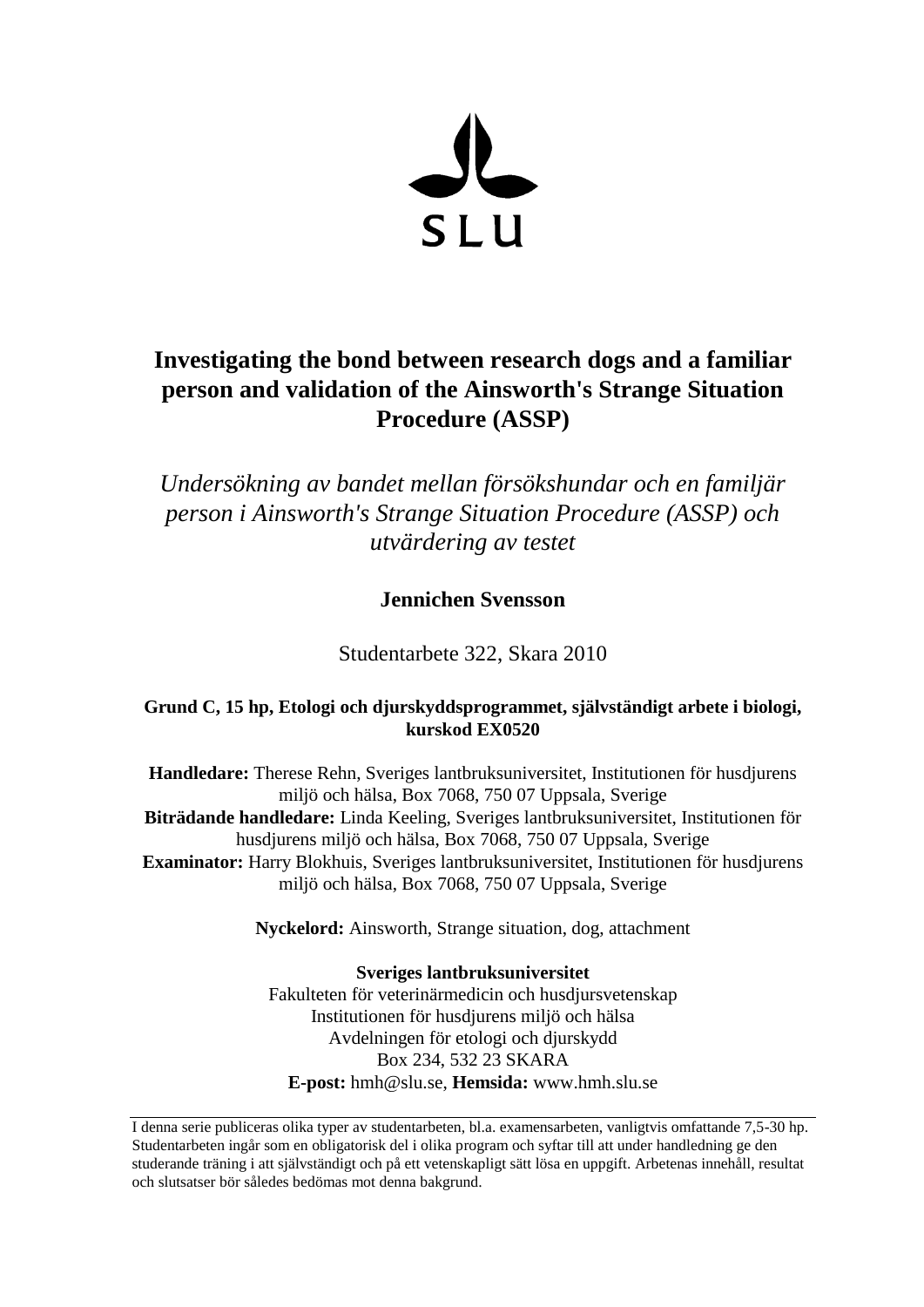## Table of contents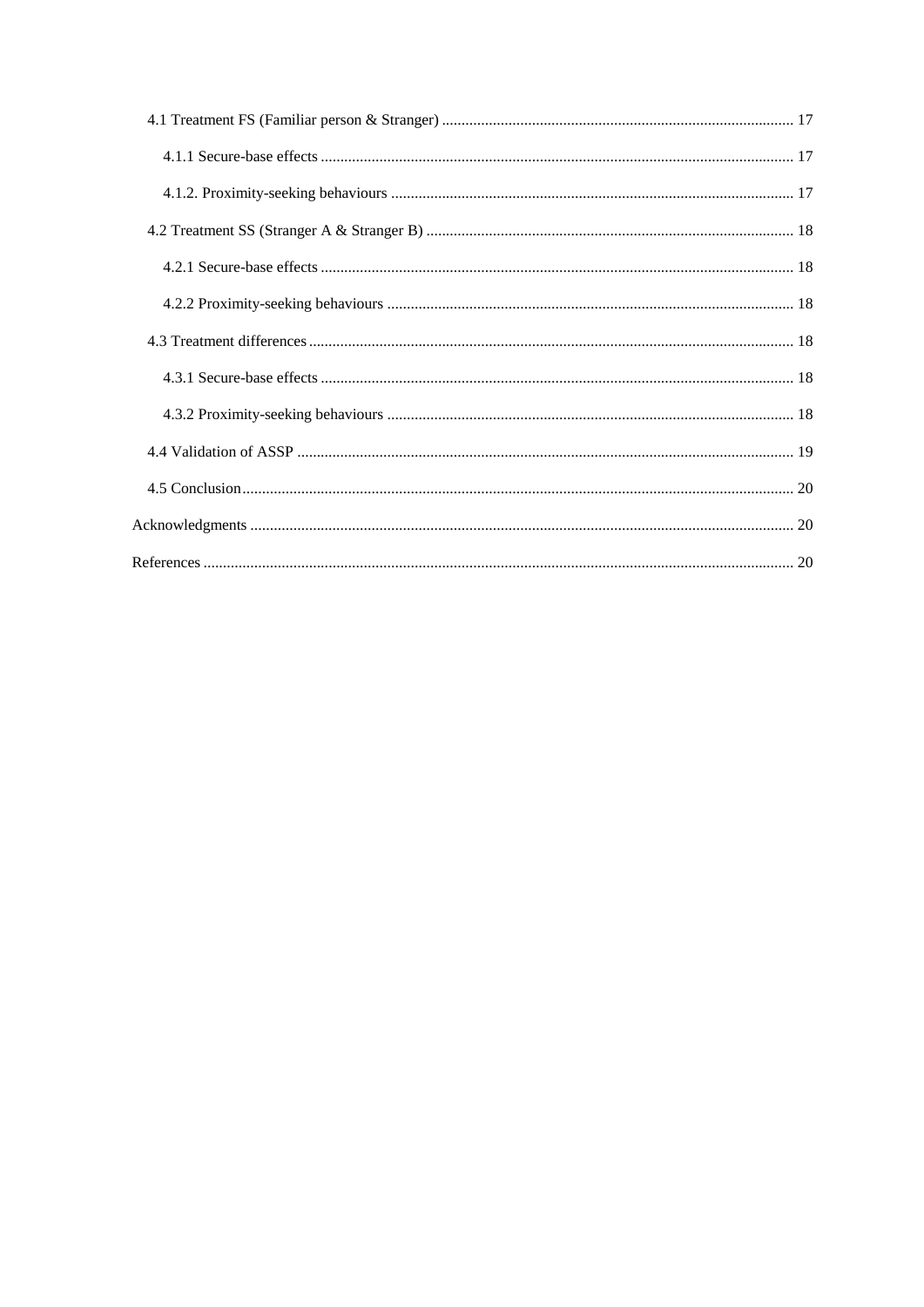## <span id="page-4-0"></span>**ABSTRACT**

In the dog-human relationship humans are the ones who provide the dog with safety and comfort. Ainsworth's Strange Situation Procedure (ASSP), which was originally developed in humans to study the relationship between mothers and infants, has been modified to investigate the emotional bond research dogs have to a familiar person. Twelve research dogs were tested to investigate whether the dogs performed any behaviours indicating a secure-base effect, such as more exploration and play in the presence of a familiar person and proximity-seeking behaviours when this person is or has been absent. In the ASSP the dog enters a room with a familiar person, is introduced to a stranger, is left alone for a short period of time and experiences moments of separation and reunion. A second variation of the ASSP was added where the familiar person was replaced by another, to the dog, unfamiliar person. This application of a second treatment has not previously been used and was done to evaluate the test itself. All dogs were tested twice, once in every treatment which both composed of six 3-minute episodes. The results reveal that research dogs show signs of attachment to a familiar person which is recognizable in for instance exploration, play and proximity seeking behavior in different phases of ASSP. The dogs explored and played more when in the company of the familiar person compared to when with a stranger and showed signs of proximity-seeking behaviours when the familiar person was or had been absent. The way that the dogs behaved, support the attachment theory of a secure-base effect and our results, therefore, strongly suggest that ASSP is an appropriate test to use in respect of dogs attachment to humans.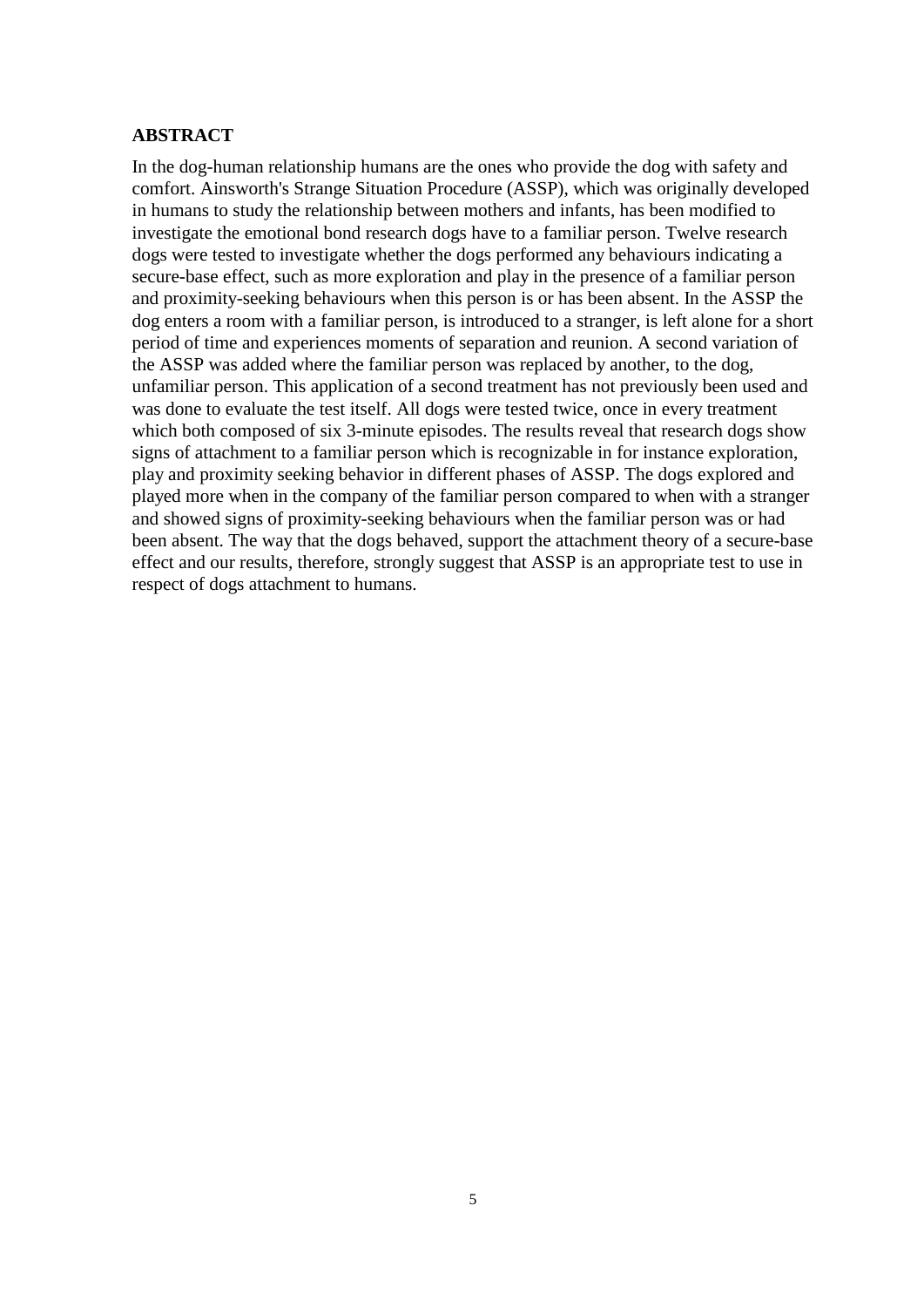#### <span id="page-5-0"></span>**SAMMANFATTNING**

I relationen mellan hund och människa är människan ofta den som förser hunden med trygghet och bekvämlighet. Ainsworth's Strange Situation Procedure (ASSP), som ursprungligen utformats för att undersöka det känslomässiga bandet mellan mödrar och små barn, har i den här studien modifierats något för att studera det band som försökshundar har till en familjär person. Tolv försökshundar genomgick testet för att undersöka om hundarna utförde beteenden som till exempel mer utforskande beteenden och lek då den familjära personen är närvarande och mer närhetssökande beteenden då personen är frånvarande, som visar på att den familjära personen utgör en säker bas. I ASSP går hunden in i ett obekant rum med en familjär person, sammanförs med en främling, blir lämnad ensam en kort period och får uppleva stunder av separation och återförening. En andra variation av ASSP lades till och där den familjära personen ersattes med en annan, för hunden, obekant person. Denna tillämpning av en andra behandling har inte tidigare använts och gjordes för att utvärdera testet. Samtliga hundar genomgick testet två gånger, en gång i varje behandling, vilka båda bestod av sex episoder á tre minuter. Resultaten avslöjar att försökshundar visar tecken på att ha detta speciella känslomässiga band till en familjär person som visar sig i t.ex. utforskande beteende, lek och närhetssökande beteende i olika faser av ASSP. Hundarna utforskade och lekte mer i sällskap av den familjära personen i jämförelse med när de var i sällskap av en främling och de uppvisade även tecken på närhetssökande beteenden när den familjära personen var eller hade varit frånvarande. Hundarnas beteende stödjer teorin om att de har ett känslomässigt band med en säker bas och resultaten tyder därför starkt på att ASSP är ett lämpligt test med avseende på hundars känslomässiga band till människan.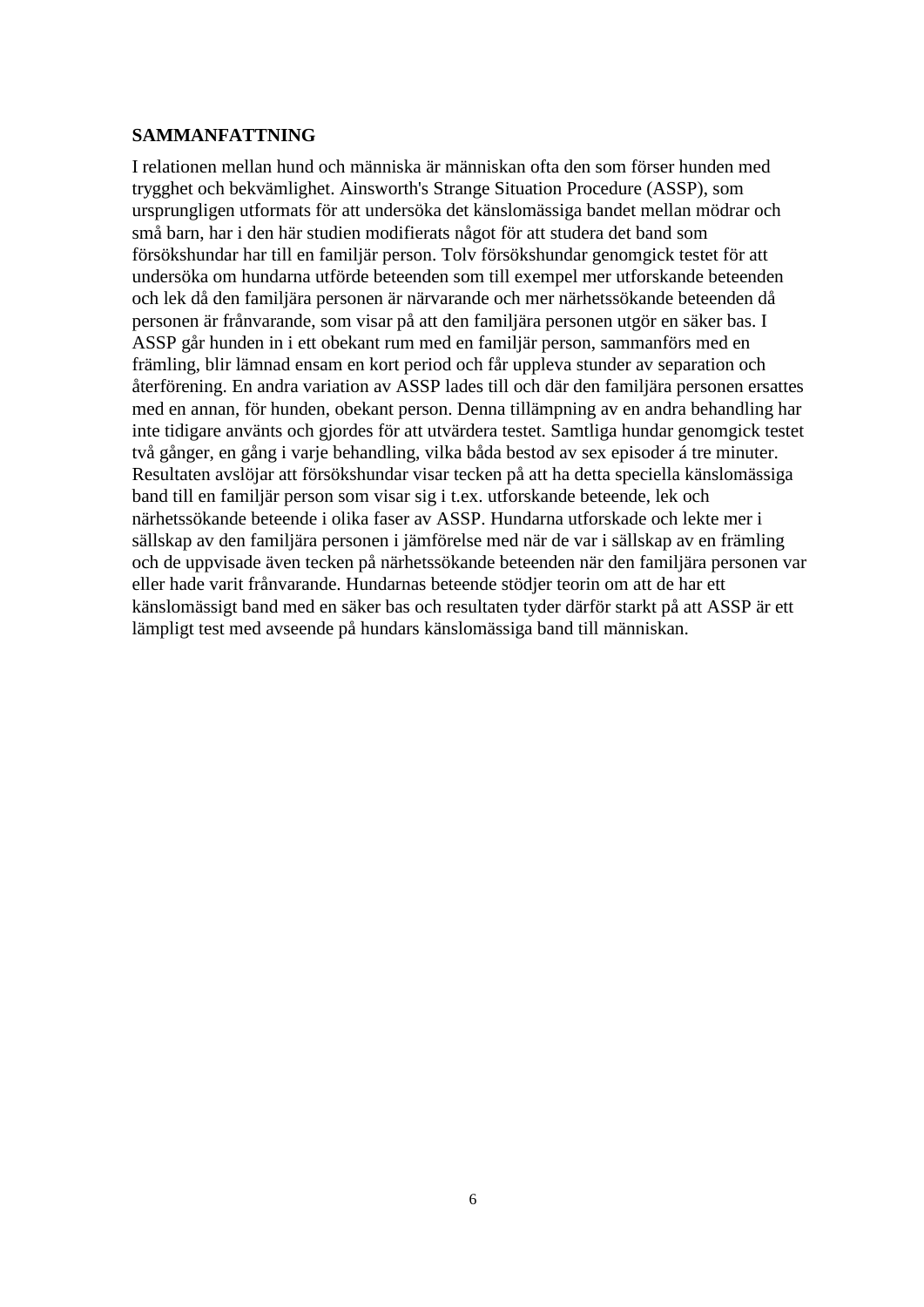#### <span id="page-6-0"></span>**1. INTRODUCTION**

## <span id="page-6-1"></span>**1.1 Human-dog history**

The dog (*Canis familiaris*) was the first species domesticated by humans and through domestication dogs have become less fearful and several situations are perceived as less stressful in comparison to their wild ancestor, the wolf (*Canis lupus*) (Clutton-Brock, 1995). The human-animal relationship involves demands for adaptation which create new conditions of selection within the domestic species and might result in a wider genetic variation (Tópal et al., 2005). Dogs have been bred to serve numerous functions, but the main traits selected for are probably social traits (Clutton-Brock, 1995). Dogs have become increasingly involved in human society working for instance as alert dogs, service dogs, drug-sniffing dogs and have as a result of that developed a close relationship to humans and can be considered as the only species which has established a niche in human society (Nagasawa et al., 2009). The capacity to establish attachment bonds may be a result of domestication (Tópal et al., 2005). Many previous studies of human-dog interactions have focused on people's attachment to their pets, whereas only a few have investigated the level of attachment dogs have to their owners.

### <span id="page-6-2"></span>**1.2 Attachment**

An attachment bond is one type of affectional and it lasts over time and is emotionally significant involving a specific individual (Ainsworth, 1989). There is one criterion that distinguishes attachment from other affectional bonds and that is the feeling of comfort and security provided by the relationship which gives the individual (e.g. infant) the courage to confidently leave the secure-base provided by the other individual (e.g. mother) and engage in other activities such as exploration or play (Ainsworth, 1989). One basic feature of attachment is the capability to distinguish a particular individual from others (Ainsworth, 1989; Bowlby, 1958). The attachment bond is an asymmetrical relationship between only two individuals (Topál et al., 2005). Individuals with an attachment bond want to stay close to each other and become anxious when involuntarily separated (Ainsworth, 1989). An attachment bond is a unique bond and the individual involved is not wholly replaceable by another (Ainsworth, 1989). Other species studied referring to the ethological aspect of attachment are for example macaque (Harlow & Zimmermann, 1959) and chimpanzee (Bard, 1991).

In the human-dog relationship humans are the ones who provide the dog with safety and comfort and act as a secure-base, allowing the dog to engage in other activities such as exploration and play (Topál et al., 1998). The dog-owner relationship resembles in many aspects the mother-infant relationship in humans (Prato Previde et al., 2003). Previous studies have shown that dogs can separate specific humans, such as their owner, from other people (Nagasawa et al., 2009) and from the literature there is evidence that research animals can distinguish between familiar and unfamiliar caretakers (Hosey, 2008). According to Valsecchi et al. (2010) there are four circumstances that may affect the development of an attachment bond in dogs in a negative way; an early separation from mother and litter mates, incorrect interaction from the owner/caregiver, lack of opportunities to express, what is for the dog, species-specific behaviours and a morphological focus in the breeders' selection. According to Prato-Previde et al. (2003) the bond between the dog and its caregiver/owner is a strong bond and the dog shows the same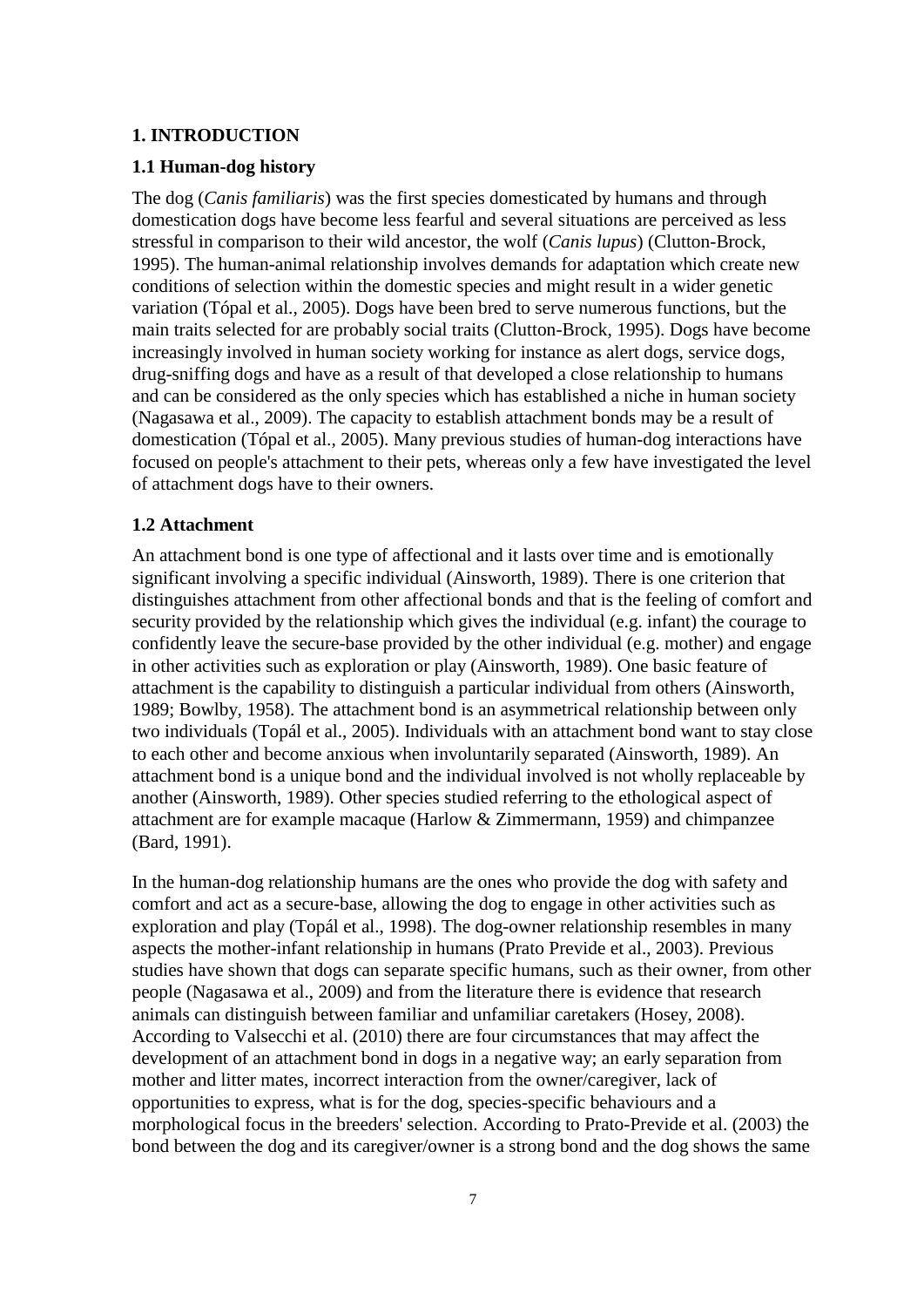type of behaviour at separation from its owner/caregiver as infants show when separated from their mothers during ASSP.

#### <span id="page-7-0"></span>**1.3 Ainsworth's Strange Situation Procedure**

Ainsworth's Strange Situation Procedure (ASSP) is a test originally developed to investigate the affectional bond between infant and mother in humans, by studying the behaviours indicating a secure-base effect. The behaviours in focus are exploration, play, passive behaviours and proximity-seeking behaviours (e.g. physical contact and vocalization). A secure-base effect means that the mother provides comfort and security which allows the child to confidently engage in other activities (Ainsworth, 1989). Behaviours indicative of a secure-base are more exploration and play when the familiar person is present and more proximity-seeking behaviours when this person is absent and at the time of reunion after a short period of separation. Though passive behaviour is one of the behaviours in focus of the ASSP, a passive dog is not for certain a calm, relaxed and confident dog, it could be an expression of passive coping. A study focusing on heart rate and behavioural response in dogs using ASSP (Palestrini et al., 2005) showed that low motor activity was not always linked to a low heart rate and the results therefore suggest that low motor activity could be a way of coping with a stressful situation. Another study made on the behaviours and heart rate of dogs in a novel situation (Gácsi et al., 2009) showed that the dogs had lower heart rate due to a secure-base effect when in the company of the caregiver, who usually is the owner. ASSP has been used in a variety of ways in previous studies on dogs, but the principle is the same. In the ASSP the dog enters a room with a familiar person, is introduced to a stranger, is left alone for a short period of time and experiences moments of separation and reunion. ASSP has been used in previous studies to investigate the bond between a dog and its owner (Topál et al., 1998; Prato Previde et al., 2003; Palestrini et al., 2005; Topál et al., 2005; Palmer & Custance, 2008; Lindholm, 2009; Valsecchi et al., 2010) and where results indicate that a dog forms a special bond to its caregiver or owner. Prato Previde et al. (2003), Palmer and Custance (2008) and Lindholm (2009) have also found results of a secure-base effect and have come to the conclusion that dogs may establish an attachment bond to a person. In this study ASSP has been used to study the affectional bond research dogs have to a familiar person.

#### <span id="page-7-1"></span>**1.4 The dog's previous experiences**

Research dogs are not reared under the same conditions as pet dogs and it is well known that the dog's previous experiences are crucial in terms of the dog's behaviour in different situations. Pups that have been handled from an early age are less susceptible to emotional perturbations and adapt more easily to new or novel situations (Fox & Stelzner, 1966). Socialization and early experience has a great influence on the development and behaviour of the adult dog (Battaglia, 2009). However, in the aspect of attachment, Topál et al. (2005) found that extensive socialization by the human caregiver had minimal impact on the attachment behaviour of dogs. These dogs were tested at 16 weeks of age but according to Valsecchi et al. (2010) dogs do not reach a complete physical and cognitive maturity until they are two years old and results from the same study shows that an attachment bond does not clearly appear in dogs until they are about 36 months of age. Another study (Gácsi & Topál, 2001) showed that although attachment might be associated with the dog's sensitive periods, attachment behaviours in dogs that are more than one year old and that have had depressed level of contact with humans may occur only after three short interactions with an unfamiliar person. Fallani et al. (2006) found that despite separation from a previous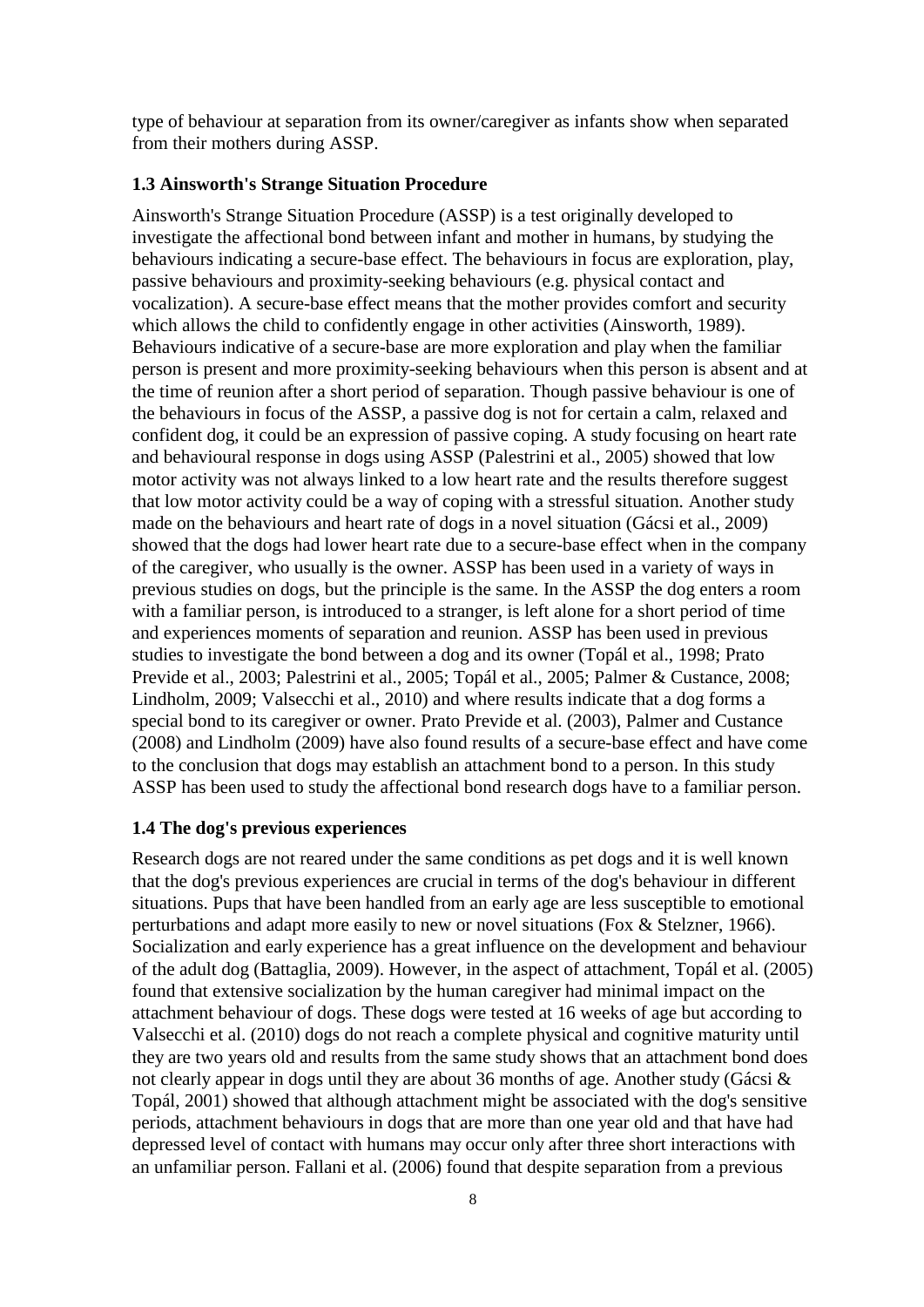attachment figure, guide dogs displayed the same register of proximity-seeking behaviours towards their owner as observed in pet dogs. Prato Previde & Valsecchi (2007) found though, that dogs who have had different owners may establish a strong affectional bond to its new owner but this new bond does presumably not yield the same security to the dog.

## <span id="page-8-0"></span>**1.5 Aim**

Compared to pet dogs, research dogs are housed in another way, spend less time with a specific person and have other daily activities. The aim of this study was to investigate if the relationship research dogs have to a familiar person is an attachment bond.

My hypothesis for treatment FS (Familiar person & Stranger) is that research dogs show signs of attachment to a familiar person because the familiar person acts as a secure base for the dog in the ASSP. The dog (1) explores more when the familiar person is present in the room compared to when the familiar person is absent (2) plays more when the familiar person is present in the room and (3) shows signs of proximity-seeking behaviours when the familiar person is or has been absent from the room.

In the second treatment, SS (Stranger A and Stranger B), the familiar person is replaced by a stranger (A). This application of the ASSP has not been done previously and the reason to include a second treatment is to see if the test really shows what it is supposed to show, that is, if the dog may establish an attachment bond to a familiar person. If the results show that the dogs do not behave differently when with a familiar person compared to when this person has been exchanged to a stranger, ASSP may not be the correct test to use in respect of dogs' attachment to humans.

My hypothesis for treatment SS (Stranger A & Stranger B) is that research dogs do not show any signs of attachment to stranger A because this person does not provide a secure base for the dog. The dog (1) does not explore more when stranger A is present in the room compared to when stranger A is absent (2) does not play more when stranger A is present in the room and (3) the dog does not show any signs of proximity-seeking behaviours when stranger A is or has been absent from the room.

My hypotheses when comparing the results between the two different treatments are that (1) the dogs will behave differently in episodes where the familiar person has been exchanged into stranger A and (2) the dogs will behave in the same way in episodes that always include a stranger in the two treatments.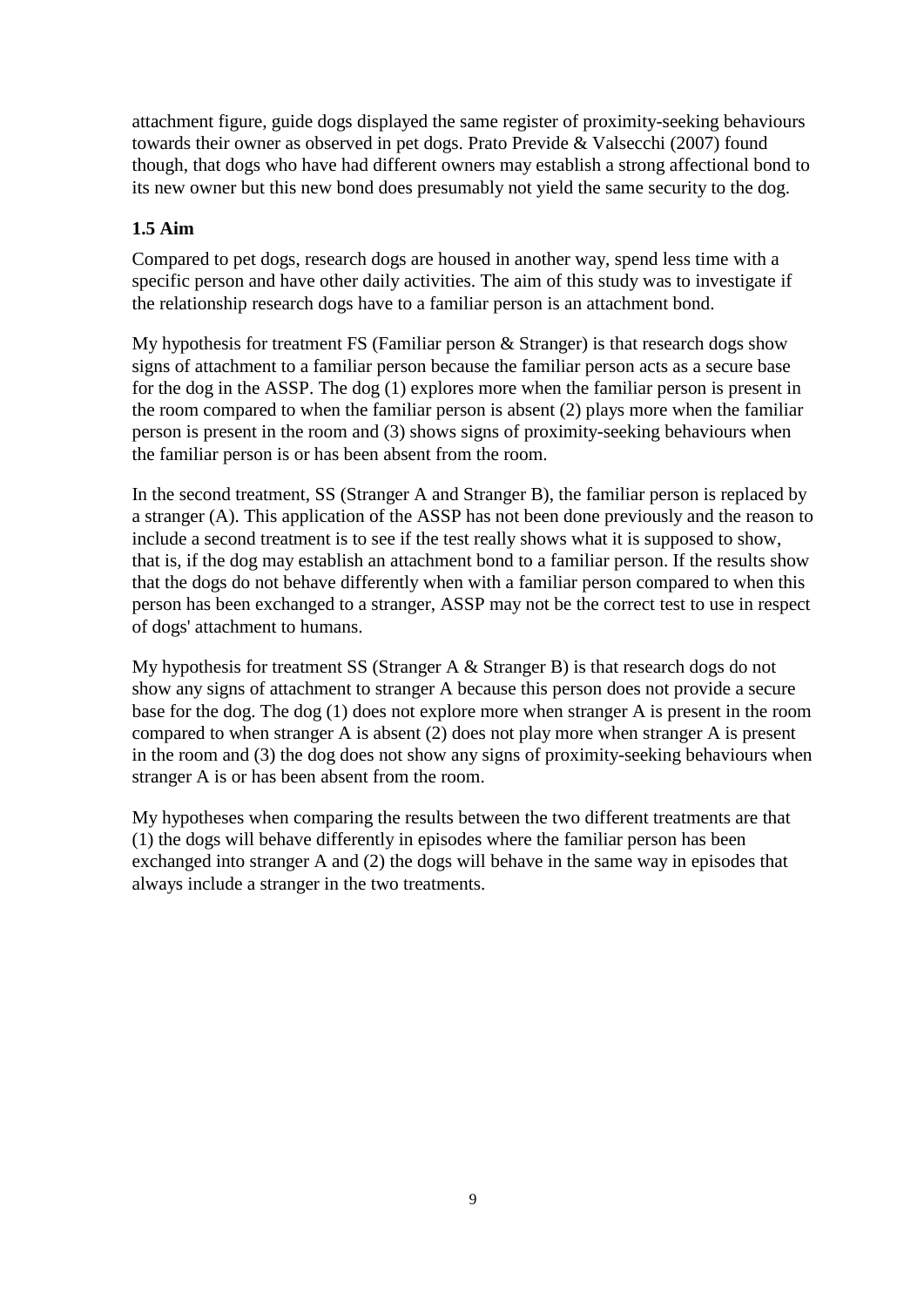## <span id="page-9-0"></span>**2. MATERIAL AND METHOD**

## <span id="page-9-1"></span>**2.1 Subjects**

We used twelve research dogs that were kept at the Swedish University of Agricultural Sciences in Uppsala, Sweden, and owned by the Department of Animal Environment and Health (HMH). They were of the breed beagle and all of them were intact bitches. At the time of the study the dogs had been in Sweden for about one year and four months and were about two years old.

They were housed in stable groups with three animals in each group. Between 8.00 am and 3.30 pm the dogs were housed outside, in large groups divided in terms of gender, in large dog exercise areas which had several kennels and all the dogs could have visual contact with each other. The dogs were fed individually indoors twice a day, around 7.30 am and 4.00 pm. The dog exercise areas were cleaned once a week and the indoor enclosures were cleaned daily. The dogs were walked regularly outside the kennels. During the test period the dogs were cared for according to prevailing routines but removed from the group during the tests and were afterwards directly brought back to its group.

This study included five people with different roles. Two people were familiar with the dogs and participated as the familiar person for six dogs each in the FS treatment. The familiar persons were both women who had spent regular, but different amounts of, time with the dogs during their stay in Sweden and all meetings have taken place during positive circumstances. The dogs had participated in other studies previously, concerning positive feelings in dogs during which they were handled by these familiar persons. A third person acted as the stranger in treatment FS and two other persons were acting as Stranger A and Stranger B in the SS treatment. The women acting as strangers were accustomed to dogs but had never met these specific dogs before. All women involved were between 20 and 40 years old at the time of the test.

#### <span id="page-9-2"></span>**2.2 Test area**

The study was done at the Swedish University of Agricultural Sciences in Uppsala, Sweden, in 2009. Both treatments took place in the same room (Figure 1) which was 5.9 m long and 2.9 m wide, connected with a smaller square shaped room with a length and width of 2.9 m. The room was equipped with two wireless cameras for monitoring (Vivotek network camera PT3124) and one digital video camera (SONY HDR-SR10E), which was placed at dog level. In the room there were also two chairs, a dog toy and a water bowl. The two chairs were placed at an equal distance to the entrance door and faced towards each other. The larger room was split in five zones with black tape to easily be able to determine where in the room the dogs were at every sample point. The zone closest to the door was named 'near door'. The zone with the water bowl and the zone with the dog toys were named 'neutral zone'. The zone where the owner had her chair was named 'owner zone' and the zone where the stranger had her chair was named 'stranger zone'. The smaller connecting room was completely empty and none of the rooms had any windows. After every test the room was carefully cleaned and disinfected. The water bowl was washed and refilled with fresh water.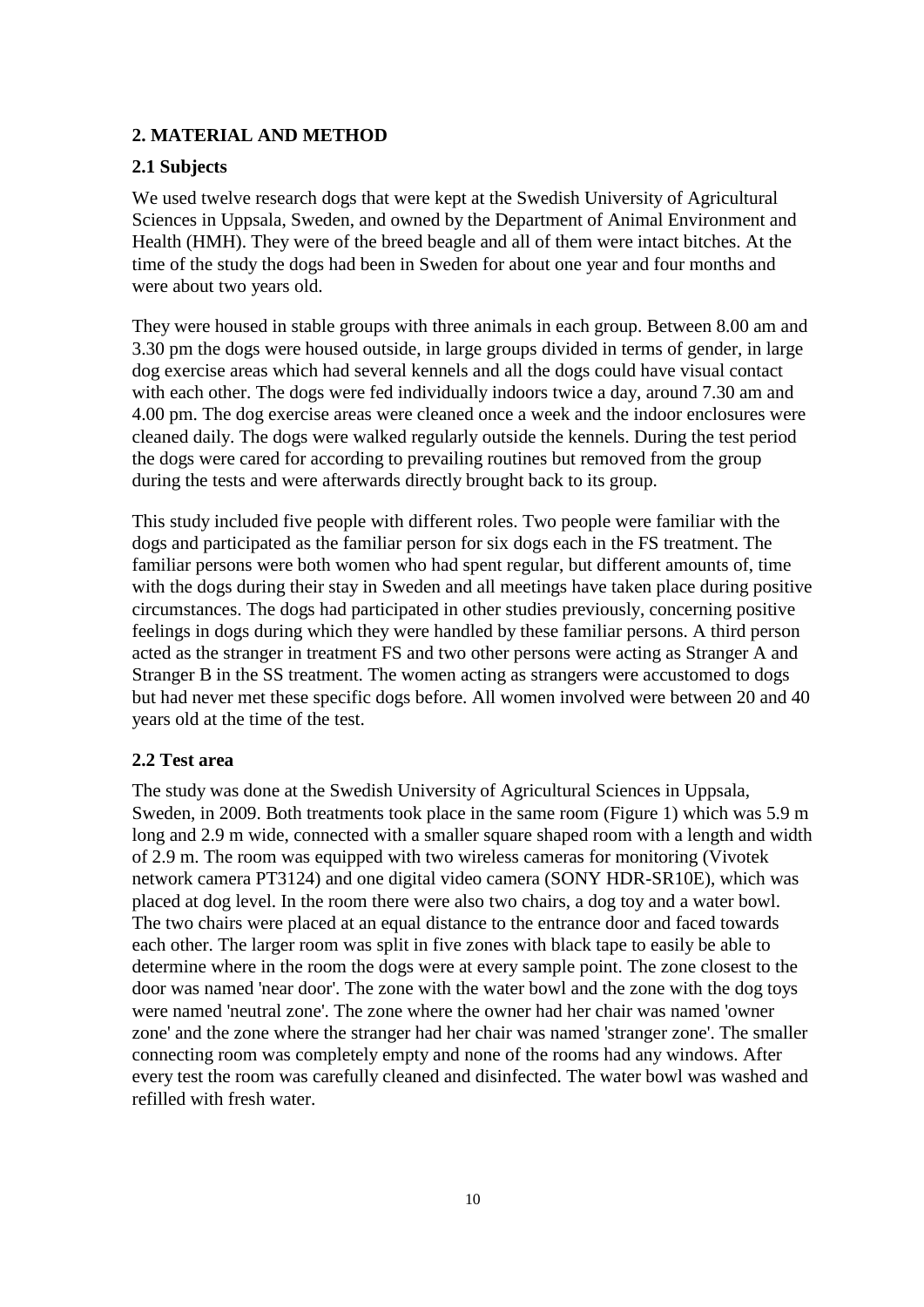

*Figure 1. Overview of the test area. The black lines represent the tape on the floor that divided the larger room in five zones. The rectangles with numbers (1 and 2) represent the two chairs, the water bowl shows where the water bowl was placed and the rope represents the area where the dog toy was placed. The entrance/exit door is the one to the left in the image. The smaller adjacent room, to the right in the image, was empty and was available to the dog from episode 4.*

## <span id="page-10-0"></span>**2.3 The test**

This study was approved by the Swedish Ethical Committee with application reference no: C242/8.

In this study ASSP consists of six consecutive 3 minute long episodes (total of 18 minutes) and two different variations of the ASSP were applied. The dogs were tested individually and twice, once in each treatment (Table 1) and the treatments were balanced to exclude the order effects of the ASSP. Six dogs started with treatment FS and six dogs started with treatment SS. The dogs were tested at the same time of day in both treatments. In the group of dogs there were four pairs of sisters. They were balanced between treatments and time (am or pm). The dogs had seven days in between the two treatments. The same ethogram as in a previous study (Lindholm, 2009) made on private owned pet dogs was used, but with some minor modifications (App 1) and a total of 34 behaviours and locations were recorded.

### <span id="page-10-1"></span>**2.4 Treatments**

#### <span id="page-10-2"></span>2.4.1 Treatment FS (Familiar person & Stranger)

In treatment FS the dogs entered an unfamiliar room together with a familiar person who sat down on her chair and stayed passive. In episode 2, a stranger entered the room and sat down on the other chair and remained passive. After one minute the familiar person and the stranger started a conversation that lasted for one minute. Then the stranger, while seated on the floor, initiated play with the dog with a tug toy and after another minute the familiar person left the room, leaving the dog with the stranger. If the dog stopped playing when the familiar person left, the stranger initiated play again, and if the dog wanted to, the play lasted throughout episode 3. The stranger initiated play only for 45 sec and if the dog did not want to play, the stranger offered comfort (stroked the dog) for 15 sec then sat down quietly in her chair again. At the end of episode 3, the stranger opened the door to the smaller adjacent room and then left the test room. In episode 4, the dog was left alone in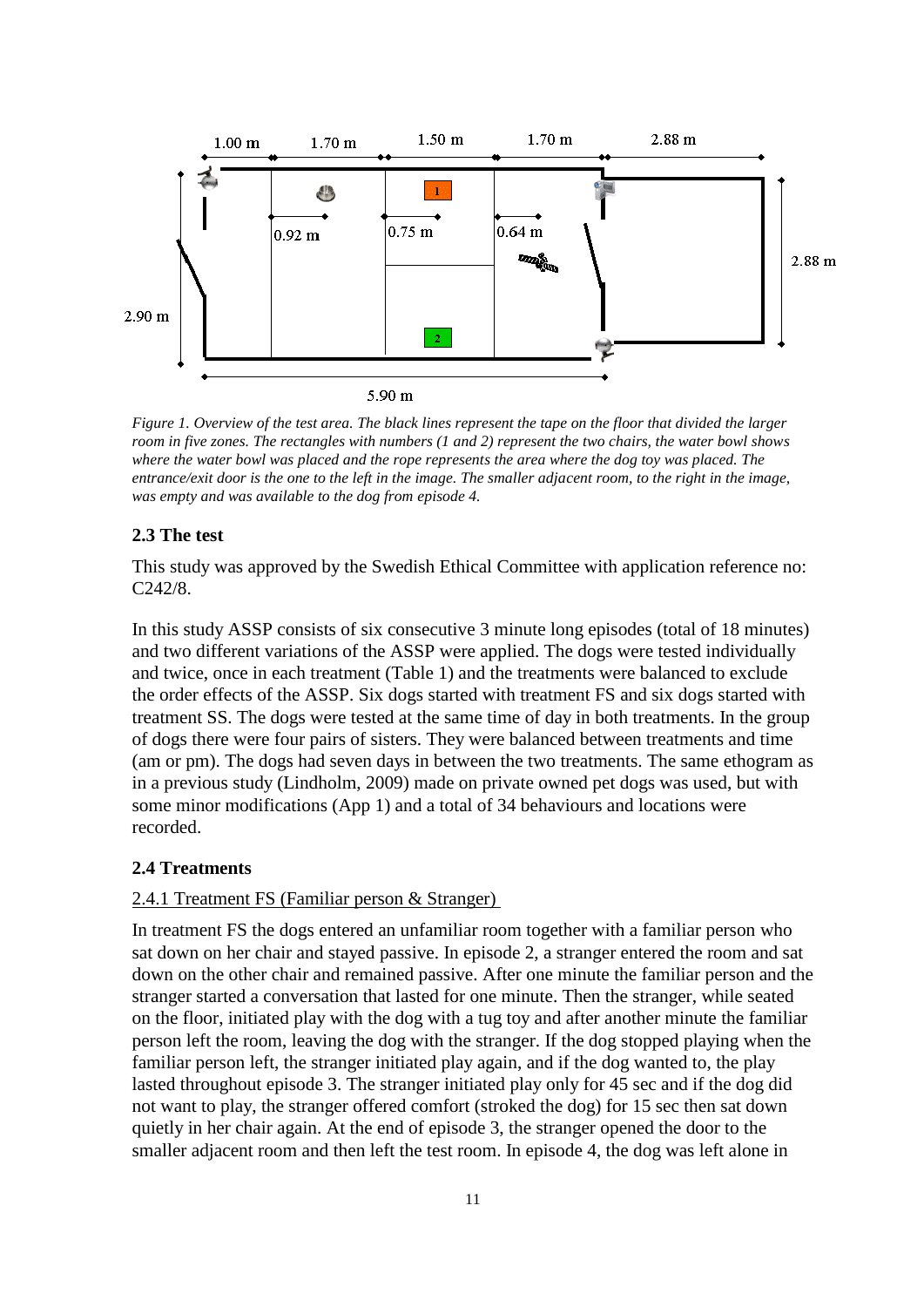the room, with access to the smaller connecting room. After three minutes of being alone the familiar person returned, greeted the dog for 10 sec and then stayed passive on the chair. In the last episode, the stranger returned, greeted the dog if it approached then walked to her chair and stayed passive. As soon as the stranger sat down, the familiar person left the room leaving the dog and stranger. Throughout the test the participating persons were allowed to stoke the dog once if it sought contact (e.g. if jumping up with its front paws in the person's lap).

## <span id="page-11-0"></span>2.4.2 Treatment SS (Stranger A & Stranger B)

The second treatment, SS (Stranger A & Stranger B), has not yet been studied previously and was added to evaluate the test itself. In treatment SS the familiar person was replaced by another, to the dog, unfamiliar person (Stranger A). Another unfamiliar person, Stranger B, acted as a second stranger in SS. The procedure of the test was exactly the same as in FS, but in this treatment, only strangers interacted with the dogs and no familiar person was ever present. For the sake of simplicity, when making comparisons between or within treatments, I will from now on discriminate between the familiar person (F) and a stranger (S) in FS and refer to stranger A  $(S_A)$  and stranger B  $(S_B)$  in treatment SS.

| Situation Procedure |                     |                     |                                                   |  |
|---------------------|---------------------|---------------------|---------------------------------------------------|--|
| <b>Episode</b>      | <b>Treatment FS</b> | <b>Treatment SS</b> | Event                                             |  |
| 1                   | $D + F$             | $D + S_A$           | $F(S_A)$ passive                                  |  |
| 2                   | $D + F + S$         | $D + S_A + S_B$     | $F(S_A)$ passive, $S(S_B)$ initiate play with dog |  |
| 3                   | $D + S$             | $D + S_B$           | $S(S_B)$ initiates play with dog                  |  |
| $\overline{4}$      | D                   | D                   | Dog alone                                         |  |
| 5                   | $D + F$             | $D + S_A$           | Reunion $F(S_A)$ , then passive                   |  |
|                     |                     |                     |                                                   |  |

*Table 1. Episode overview of the two different treatments in a modified version of Ainsworth's Strange Situation Procedure*

*Key: D = dog, F = familiar person (FS), S = stranger (FS) &*  $S_A$  *= stranger A (SS),*  $S_B$  *= stranger B (SS)* 

6  $D + S$   $D + S_B$  Reunion S (S<sub>B</sub>), F (S<sub>A</sub>) leaving, S<sub>B</sub> passive

## <span id="page-11-1"></span>**2.5 Registration methods**

The dogs were videotaped during all tests and episodes and registration began when the person who first entered the room with the dog sat down on her chair. The chair that belonged to whom was balanced. Six dogs always had the familiar person/stranger A sitting in the chair located at one side of the room and the other six dogs always had them on the other side of the room, to avoid possible location preference. Two observers analyzed twelve video tapes each, six from treatment FS and six from treatment SS to avoid that the results would depend on the observer. The order in which they were observed was also balanced in the sense that videotapes from the two treatments were observed alternately. Instantaneous/point sampling and continuous sampling was used with an interval of five seconds for both methods. For behaviours with long duration (App 1) instantaneous/point sampling was used and for behaviours with short duration 1/0 registration was used so that these behaviours would not be missed. For lip licking continuous sampling was used. Four video tapes (approximately 17% of the material) were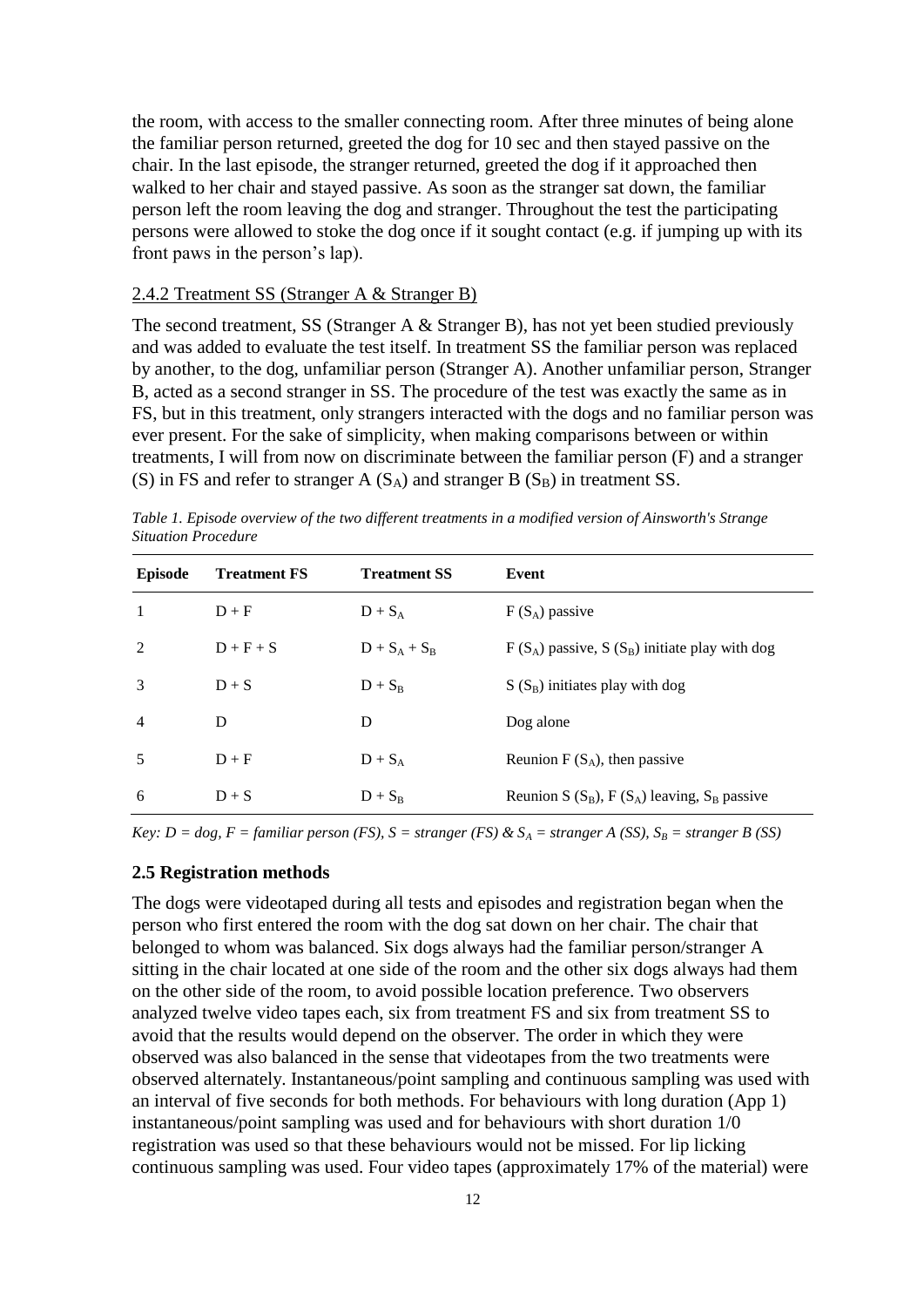analyzed by both observers and inter observer agreement was always above 86% (86%- 100%).

## <span id="page-12-0"></span>**2.6 Statistical analysis**

Behaviours that previously have been used to indicate a secure-base effect according to the attachment theory (exploration and play) (Prato Previde et al., 2003; Palmer & Custance, 2008; Lindholm, 2009) and some selected proximity-seeking behaviours (vocalization, physical contact, location near door, oriented to door and contact door) (Prato Previde et al., 2003; Palmer & Custance, 2008; Lindholm, 2009) were analyzed. The dogs made some different sounds (bark and whine) and they were both included into a new category named vocalization.

To analyze behaviours within treatments comparisons between episode 5 ( $D + F/S_A$ ) and episode 6  $(D + S/S_B)$  were most frequently done and has also been used in previous studies (Lindholm, 2009). These two episodes were most similar according to the events happening within them (Table 1) and seem to be a fair comparison between two episodes. When comparing the effect the presence of a familiar person had on the dogs' behaviour within treatment FS, episode 5 ( $D + F$ ) and 6 ( $D + S$ ) were compared. The same comparison was made in SS with the assumption that no differences would be observed considering that the dog was accompanied by a stranger in both episode 5 ( $D + S_A$ ) and episode 6 ( $D + S_B$ ). To further investigate the effect of a familiar person, comparisons between treatments, mainly made in episode 5 ,where the familiar person was present in FS and stranger A was present in SS was done. Episode 1, 2 and 5 were also compared as a group, between treatments, where the familiar person was present in the FS treatment and Stranger A was present in the SS treatment. When comparing vocalization, episodes 1 and 5 (familiar person present) and episode 3 and 6 (stranger A present) were selected based on comparisons made by Lindholm (2009), to be able to draw conclusions between the two studies.

The collected data was put in Microsoft Excel and analyzed in MiniTab. The data was not normally distributed and therefore the non-parametric Kruskal-Wallis rank sum test was used to test statistical significance.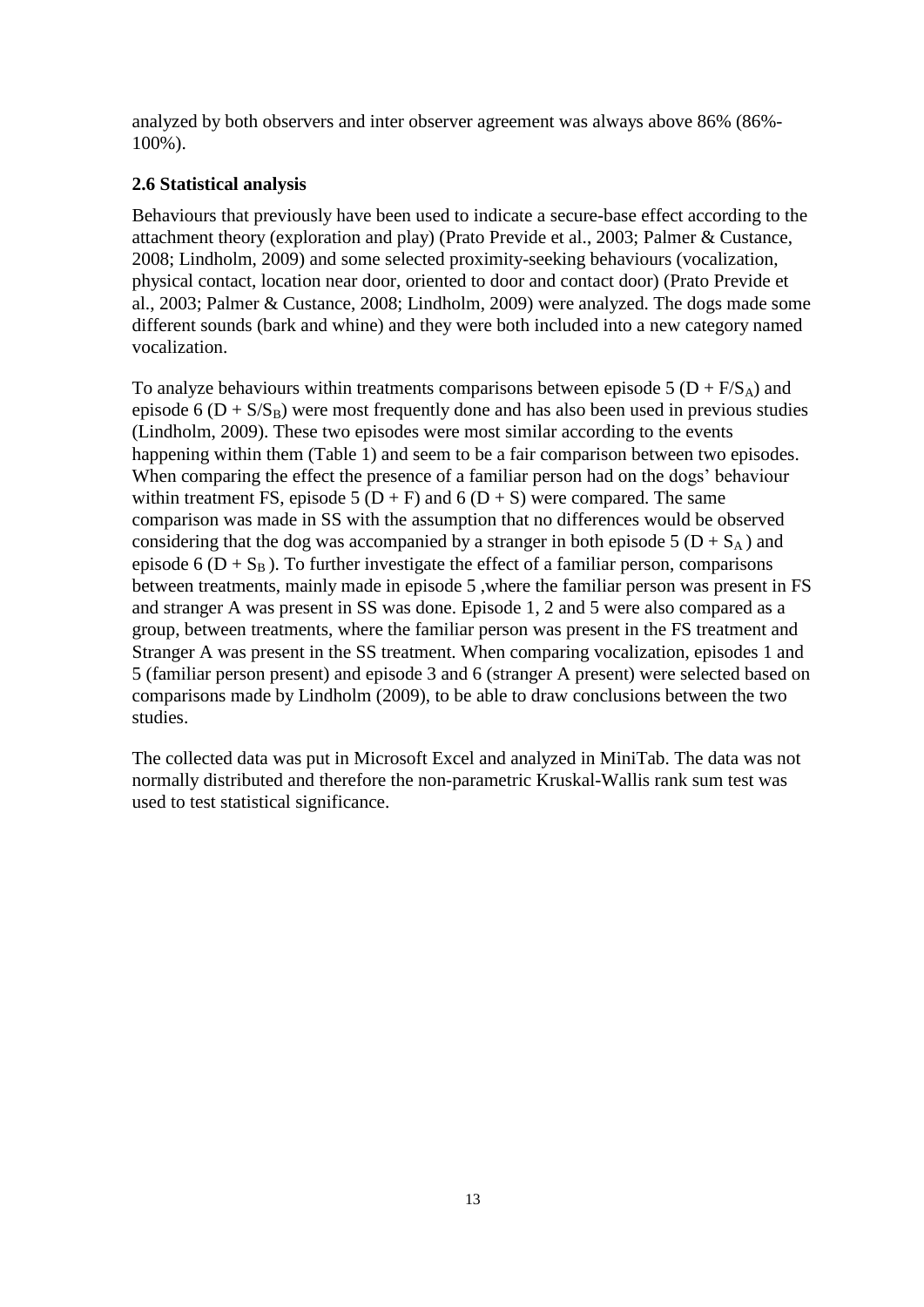## <span id="page-13-0"></span>**3. RESULTS**

## <span id="page-13-1"></span>**3.1 Treatment FS (Familiar person & Stranger)**

## <span id="page-13-2"></span>3.1.1 Secure-base effects

The mean time spent on exploration decreased from 0.23 in episode 1 to 0.06 in episode 6 but increased in episode 3 and 5. Compared to when with the familiar person (episode 5;  $0.16 \pm 0.02$  (mean  $\pm$  SE)) versus with a stranger (episode 6;  $0.06 \pm 0.01$ ) the research dogs spent significantly more time exploring when with the familiar person (Table 3). The dogs did not play significantly (p=0.41) more when with the familiar person (episode 5; 0.10  $\pm$ 0.01) compared to when with a stranger (episode 6;  $0.07 \pm 0.01$ ).

## <span id="page-13-3"></span>3.1.2 Proximity-seeking behaviours

When comparing any type of vocalization when dogs were with the familiar person (episode  $1 + 5$ ;  $0.03 \pm 0.01$ ) and a stranger (episode  $3 + 6$ ;  $0.04 \pm 0.01$ ) the results were not significantly different ( $p = 0.84$ ). The dogs were significantly ( $p = 0.01$ ) more oriented to door when with a stranger (episode 6;  $0.18 \pm 0.02$ ) than when with the familiar person (episode 5;  $0.07 \pm 0.01$ ) but there were no significant difference in the aspect of either 'location near door' ( $p = 0.95$ ) or 'contact with door' ( $p = 0.95$ ).

## <span id="page-13-4"></span>**3.2 Treatment SS (Stranger A & Stranger B)**

#### <span id="page-13-5"></span>3.2.1 Secure-base effects

The dogs did not explore significantly more ( $p = 0.24$ ) in either episode 5 (0.09  $\pm$  0.01) nor episode 6 (0.04  $\pm$  0.01). There was no significant difference (p = 0.16) in respect of play either for episode 5 (0.01  $\pm$  0.00) or episode 6 (0.06  $\pm$  0.01).

#### <span id="page-13-6"></span>3.2.2 Proximity-seeking behaviours

The mean of physical contact when reunited with stranger A (episode 5) and stranger B (episode 6) after a short period of separation was  $0.12 (\pm 0.02)$  and  $0.11 (\pm 0.01)$ respectively. When comparing any type of vocalization when the dogs where with stranger

| <b>Behaviour</b>         | Comparisons                                 | <b>Result FS</b> | <b>Result SS</b> |
|--------------------------|---------------------------------------------|------------------|------------------|
| Secure base effects      |                                             |                  |                  |
| Exploration              | Ep 5 (D+F/S) vs. Ep 6 (D+S/S)               | $p = 0.01$       | ns               |
| Independent play         | Ep 5 (D+F/S) vs. Ep 6 (D+S/S)               | ns               | ns               |
| <b>Proximity-seeking</b> |                                             |                  |                  |
| Vocalisation             | Ep 1+5 (D+F/S) vs. Ep 3+6 (D+S/S)           | ns               | ns               |
| Location near door       | Ep 5 (D+F/S) vs. Ep 6 (D+S/S <sub>a</sub> ) | ns               | ns               |
| Oriented door            | Ep 5 (D+F/S) vs. Ep 6 (D+S/S)               | $p = 0.01$       | ns               |
| Contact door             | Ep 5 (D+F/S) vs. Ep 6 (D+S/S)               | ns               | ns               |

*Table 2. Summary of results from Kruskal-Wallis test within treatments*

*Key: Ep = Episode, D = dog, F = Familiar person, S = Stranger, SA = Stranger A, SB = Stranger B,*   $ns = non significant (p > 0.05)$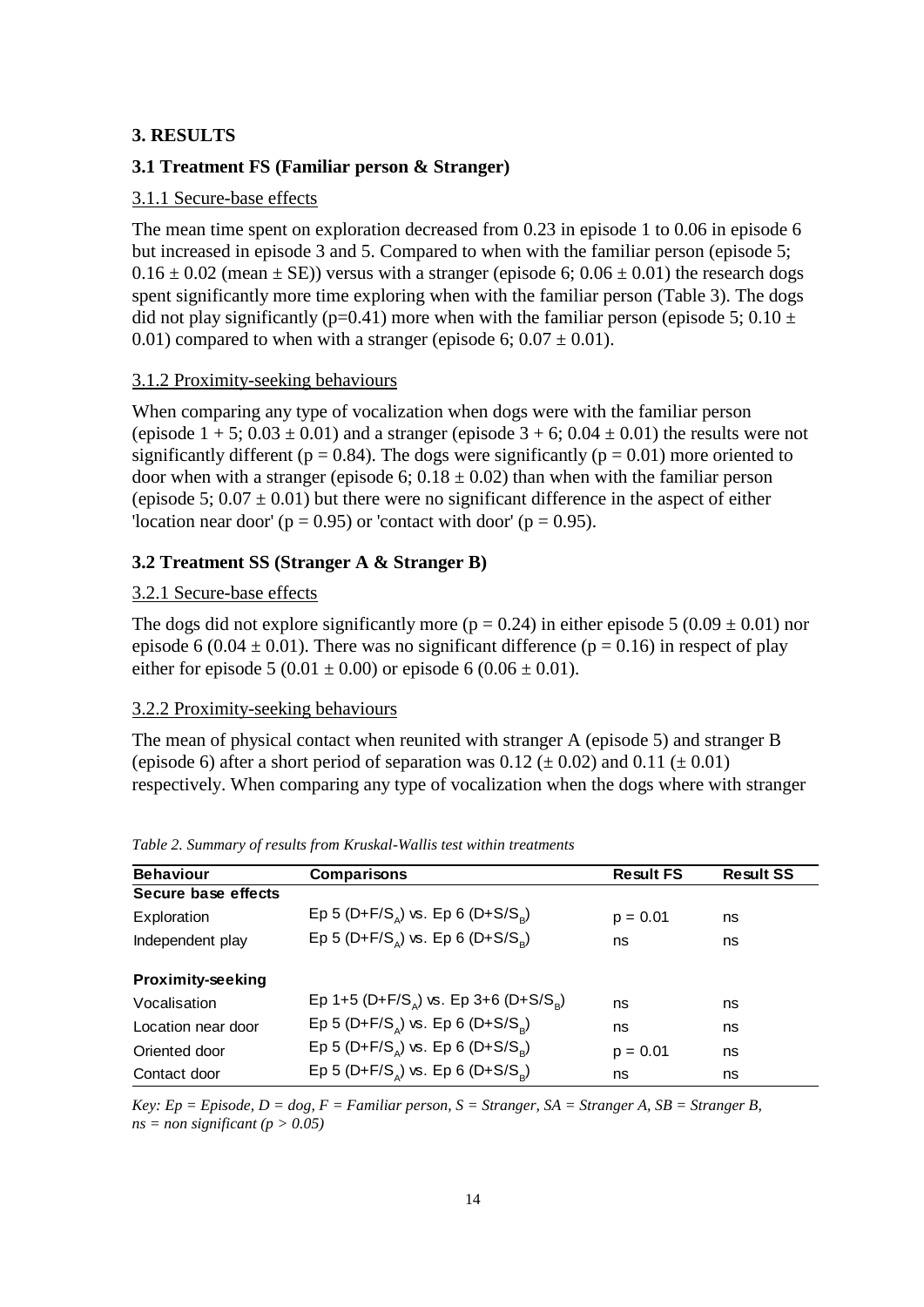A in episodes  $1 + 5 (0.02 \pm 0.00)$  or stranger B in episodes  $3 + 6 (0.02 \pm 0.01)$  the results were not significant (p=0.93). Between episode 5 (D +  $S_A$ ) and episode 6 (D +  $S_B$ ) there was no significant difference with respect to 'location near door' ( $p = 0.60$ ), 'oriented to door' ( $p = 0.87$ ) nor 'contact with door' ( $p = 1.00$ ).

#### <span id="page-14-0"></span>**3.3 Treatment differences**

#### <span id="page-14-1"></span>3.3.1 Secure-base effects

The dogs did not explore significantly more  $(p = 0.08)$  in treatment FS when comparing all episodes of the two different treatments but there was a tendency to be a difference between the treatments. The amount of time the research dogs explored in episode 5 in the two different treatments was significantly higher in treatment FS ( $p=0.05$ , FS:  $0.16 \pm 0.02$ , SS:  $0.09 \pm 0.01$ ) but in episode 6 the amount of time was not significantly different (p = 0.59, FS:  $0.06 \pm 0.01$ , SS:  $0.04 \pm 0.01$ ) (Figure 2 and Table 2). Since the dogs rarely engaged in social play (32 data points of 5192 possible) only data from individual play was analyzed. The research dogs played more in the presence of the familiar person than in the presence of a stranger during episode 5 (p=0.01, FS:  $0.10 \pm 0.01$ , SS:  $0.01 \pm 0.00$ ) in the two different treatments.

#### <span id="page-14-2"></span>3.3.2 Proximity-seeking behaviours

The dogs spent significantly more time in physical contact with the familiar person than a stranger (p=0.03), when reunited after a short period of separation (episode 5; FS:  $0.21 \pm$ 0.02, SS:  $0.12 \pm 0.02$ ). When comparing the episodes when the familiar person was present in FS (episode 1, 2 and 5) with the same episodes in SS the dogs still spent more time in physical contact with the familiar person than the stranger ( $p = 0.04$ ). When comparing vocalization in the episodes when the familiar person was present in FS (episode  $1, 2 + 5$ ) with the same episodes in SS ( $p = 0.42$ ). Nor was there any significant difference when comparing 'location near door' (p = 0.95, FS:  $0.17 \pm 0.02$ , SS:  $0.17 \pm 0.02$ ), 'oriented to door' (p = 0.30, FS:  $0.07 \pm 0.01$ , SS:  $0.11 \pm 0.02$ ) and 'contact with door' (p= 0.95, FS: 0.00  $\pm$  0.00, SS: 0.00  $\pm$  0.00) in episode 5 in the two different treatments.

| <b>Behaviour</b>         | Comparisons                                                                                          | <b>Result</b> |
|--------------------------|------------------------------------------------------------------------------------------------------|---------------|
| Secure-base effects      |                                                                                                      |               |
| Exploration              | Ep 5 (D+F) vs. Ep 5 (D+S)                                                                            | $p=0,05$      |
| Independent play         | Ep 5 (D+F) vs. Ep 5 (D+S)                                                                            | $p=0,01$      |
| <b>Proximity-seeking</b> |                                                                                                      |               |
| Contact person           | Ep 5 (D+F) vs. Ep 5 (D+S <sub><math>_{\text{A}}</math></sub> )                                       | $p=0,03$      |
|                          | Ep 1+2+5 (D+F) vs. Ep 1+2+5 (D+S <sub><math>_{\alpha}</math></sub> )                                 | $p=0.04$      |
| Vocalisation             | Ep 1+2+5 (D+F) vs. Ep 1+2+5 (D+S <sub><math>_{\alpha}</math></sub> )                                 | ns            |
| Location near door       | Ep 5 (D+F) vs. Ep 5 (D+S)                                                                            | ns            |
| Oriented door            | Ep 5 (D+F) vs. Ep 5 (D+S)                                                                            | ns            |
| Contact door             | Ep 5 (D+F) vs. Ep 5 (D+S)                                                                            | ns            |
|                          | Key: Ep = Episode, D = dog, F = Familiar person, $S_A$ = Stranger A, ns = non significant (p > 0.05) |               |
|                          |                                                                                                      |               |
|                          | 15                                                                                                   |               |

*Table 3. Summary of results from Kruskal-Wallis test, comparing the two treatments*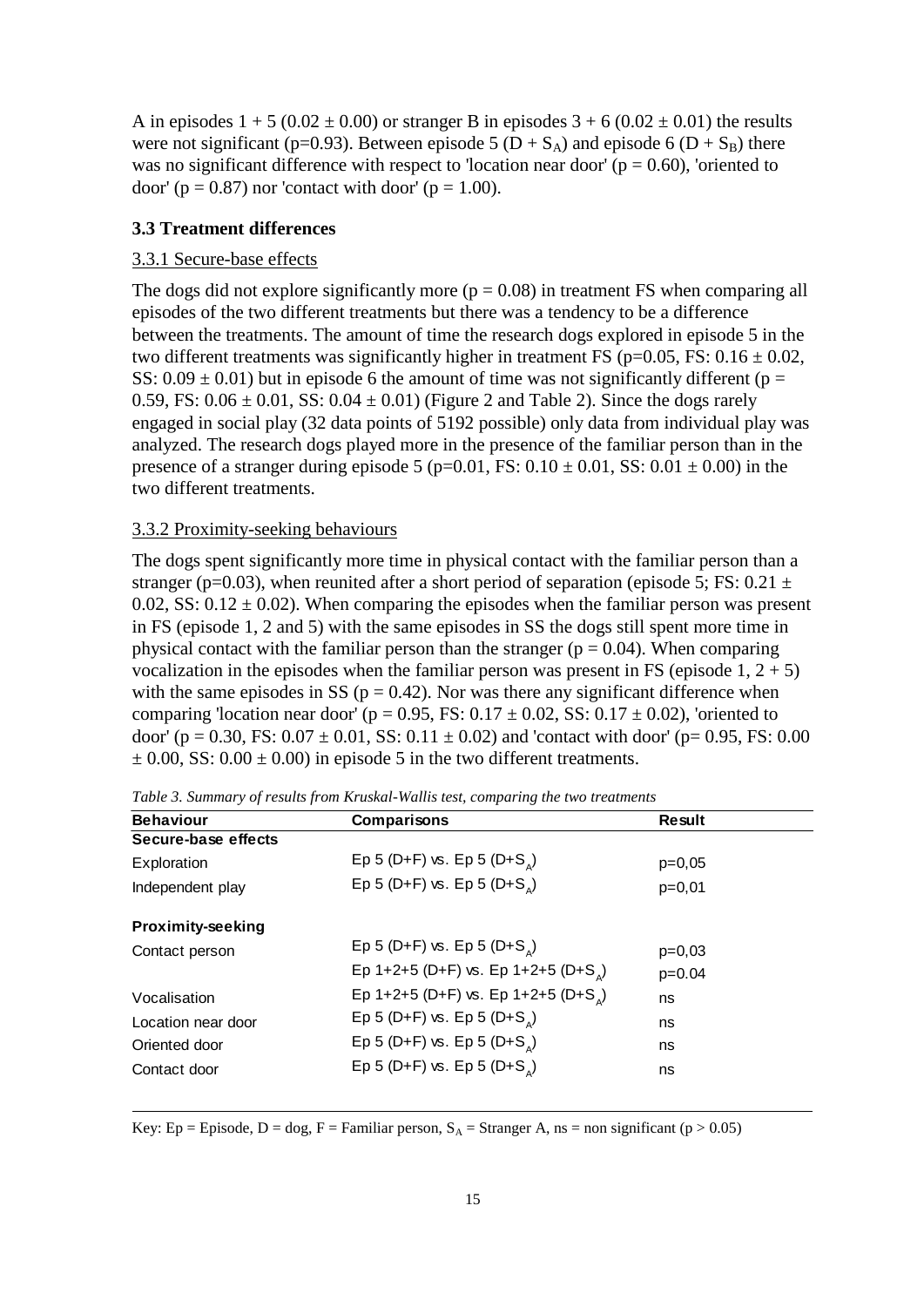

*Figure 2. The amount of time research dogs (a) explore, (b) play, and stay in (c) physical contact with a human when reunited after a short separation, in the presence of the familiar person (treatment FS in episode 5) and in the presence of a stranger (treatment SS in episode 5 and both treatments in episode 6) in the Ainsworth's Strange Situation Procedure.*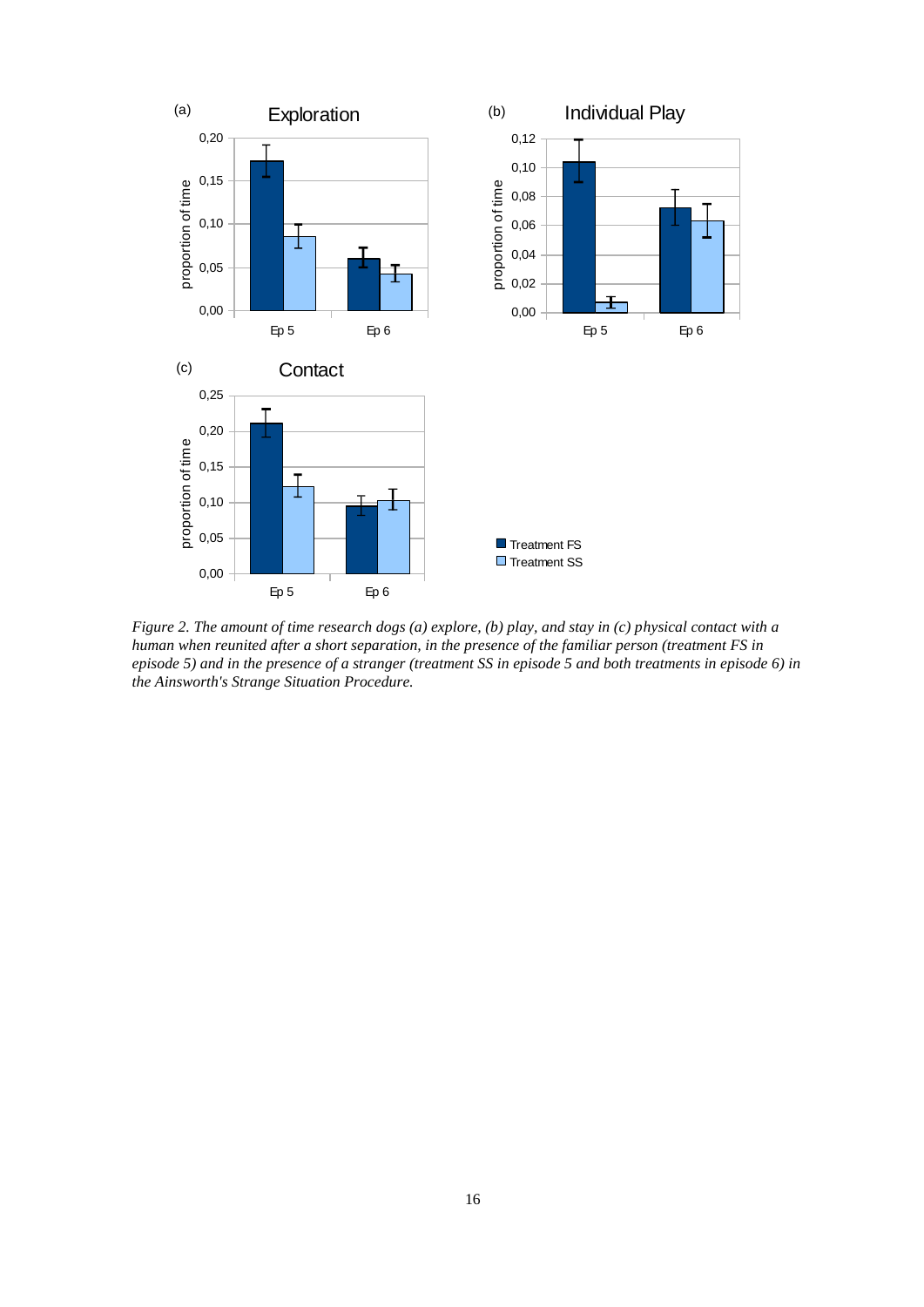#### <span id="page-16-0"></span>**4. DISCUSSION AND CONCLUSION**

As predicted, the results indicate that research dogs show signs of attachment to a familiar person since behaviours (play, exploration and proximity-seeking) demonstrate that this individual acts as a secure-base for the dog in the ASSP. This is demonstrated by the fact that the dogs explore and engage more in play when in the company of the familiar person and show signs of proximity-seeking behaviours when this person is absent. The results also indicate that the dogs do not have an attachment to a stranger since signs of a securebase are lacking during the ASSP. There is no difference in the aspect of either exploration or play when any of the strangers are present and the dogs do not show signs of proximityseeking behaviours when the strangers are absent.

Passive behaviours were excluded because of the fact that one might not, just by looking at the dog, be sure that the dog is in a relaxed state of mind or if it expresses a way of coping with a stressful situation. Palmer and Custans (2008) did not find any significant difference neither within, nor between, the two counterbalanced versions of the ASSP in the aspect of passive behaviour. Another study (Lindholm, 2009) showed the same results in the aspect of passive behavior when comparing episode 5 and episode 6 within treatment.

On the other hand, when combining data from both treatments (Palmer & Custance, 2008) the dogs were significantly more passive in the company of the owner. Prato-Previde (2003) found the same results when comparing episodes where only the owner was present with episodes where only the stranger was present.

## <span id="page-16-1"></span>**4.1 Treatment FS (Familiar person & Stranger)**

#### <span id="page-16-2"></span>4.1.1 Secure-base effects

The secure-base is demonstrated by a greater extend of exploration and the increase of exploration in episode 5 shows that the dogs felt more confident than in episode 4, when alone. The increase of exploration in episode 3 could be a result of the fact that the dogs did not understand the human's signals and invitations to play and therefore tried to calm the person by wandering off and explore the room. The dogs explored more when with the familiar person within treatment but did not play significantly more in episode 5, when in the company of the familiar person, compared to episode 6, when with a stranger. The non significant result in the aspect of play is likely an effect from a very large variation between the dogs in this study.

#### <span id="page-16-3"></span>4.1.2. Proximity-seeking behaviours

The results show that the dogs were significantly more oriented towards the door when in the company of a stranger than when with the familiar person. As when comparing the two treatments vocalization was about the same when the dogs were with a familiar person or with a stranger. There was no significant difference between episodes  $1 + 5$  (D+F) and  $3 +$ 6 (D+S) in respect of vocalization. This might be due to the fact that all sounds were analyzed together as a group, but different sounds have different meanings. Dogs bark in many different situations: when greeting, during play, as a threat and when aggressive (Bleicher, 1963). In the same study Bleicher found that a yelp-like whine indicated a great stress, like being in pain or being afraid, while bark-like yelps occurred during play-fights. The study also showed that the growl is used both as a threat and during play. No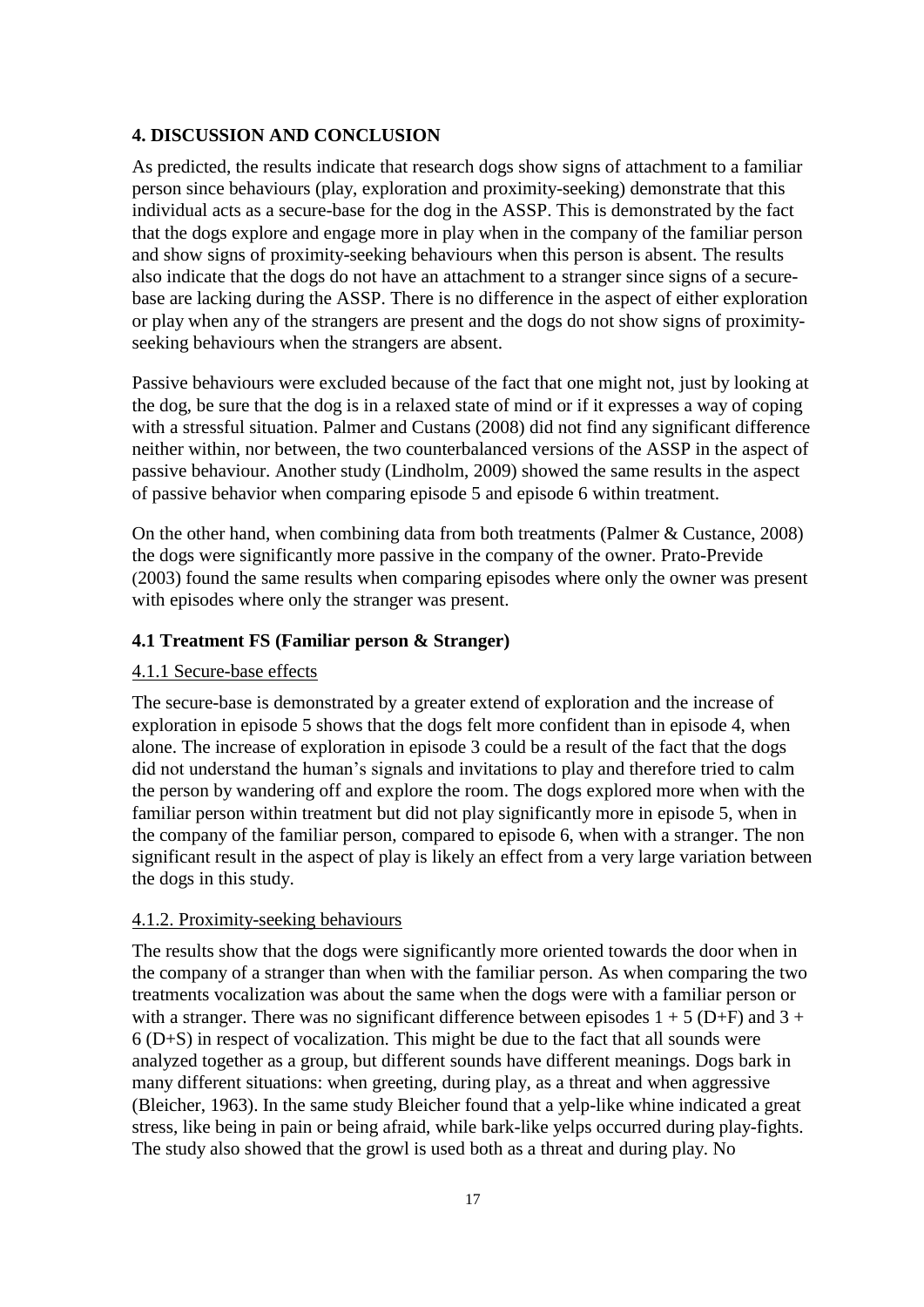separation between sounds were made and the non significant result between the episodes might be due to that. There was no significant difference between 'location near door'' and 'contact with door'.

#### <span id="page-17-0"></span>**4.2 Treatment SS (Stranger A & Stranger B)**

## <span id="page-17-1"></span>4.2.1 Secure-base effects

The dogs did not favor any of the strangers in the aspect of exploration or play which corroborates the theory that the strangers did not provide a secure-base to the dog.

## <span id="page-17-2"></span>4.2.2 Proximity-seeking behaviours

Nor in this treatment was there any difference in vocalization. There was no significant difference between episode 5 ( $D+S_A$ ) and episode 6 ( $D+S_B$ ) with respect to 'location near door', 'oriented to door' or 'contact with door' either.

## <span id="page-17-3"></span>**4.3 Treatment differences**

To further investigate the effect of a familiar person, comparisons between treatments, mainly made in episode 5,where the familiar person was present in FS and stranger A was present in SS was done. The benefits of being able to do this comparison are for example the fact that the episode falls on the same time into the test and that the circumstances three minutes prior to the episodes (dog alone) are the same in both treatments. Comparisons between treatments give a more accurate picture when studying the influence a familiar person has on the dog's behaviour compared to a stranger. An equally good comparison between episodes can not be done within treatment.

#### <span id="page-17-4"></span>4.3.1 Secure-base effects

To give the dogs the opportunity to express explorative behaviour throughout the test they were given access to an additional room at the end of episode 3. The results show that the familiar person acted as a secure-base to the dogs, which could engage in exploration to a greater extent than when they were with a stranger. The dogs seldom engaged in social play which is probably a result of the way they have been handled during their adolescence and their current living conditions. Contact with humans has never included a lot of social play for these dogs and therefore the dogs were probably quite unfamiliar to this type of interaction. Prato Previde and Valsecchi (2007) found in their study the importance that the contact and interactions between the dog and the human individual are regular and last over time to establish an attachment bond. This appeared among others in the fact that dogs that had lived with the same family since puppy stage played more, both when the familiar person was present and absent during ASSP, unlike dogs that had had different owners or lived at a shelter (Prato Previde & Valsecchi, 2007). Despite that the research dogs rarely engaged in social play they were more willing to play individually and they were more engaged in individual play in the presence of the familiar person than a stranger, which speaks for a secure-base effect. Previous studies (Prato Previde et al., 2003; Palmer & Custance 2008; Lindholm 2009) have also found the same results of a secure-base effect.

#### <span id="page-17-5"></span>4.3.2 Proximity-seeking behaviours

The most interesting part in the aspect of physical contact is the reunion after a short period of separation. Because the results show that the dogs are significantly more willing to be in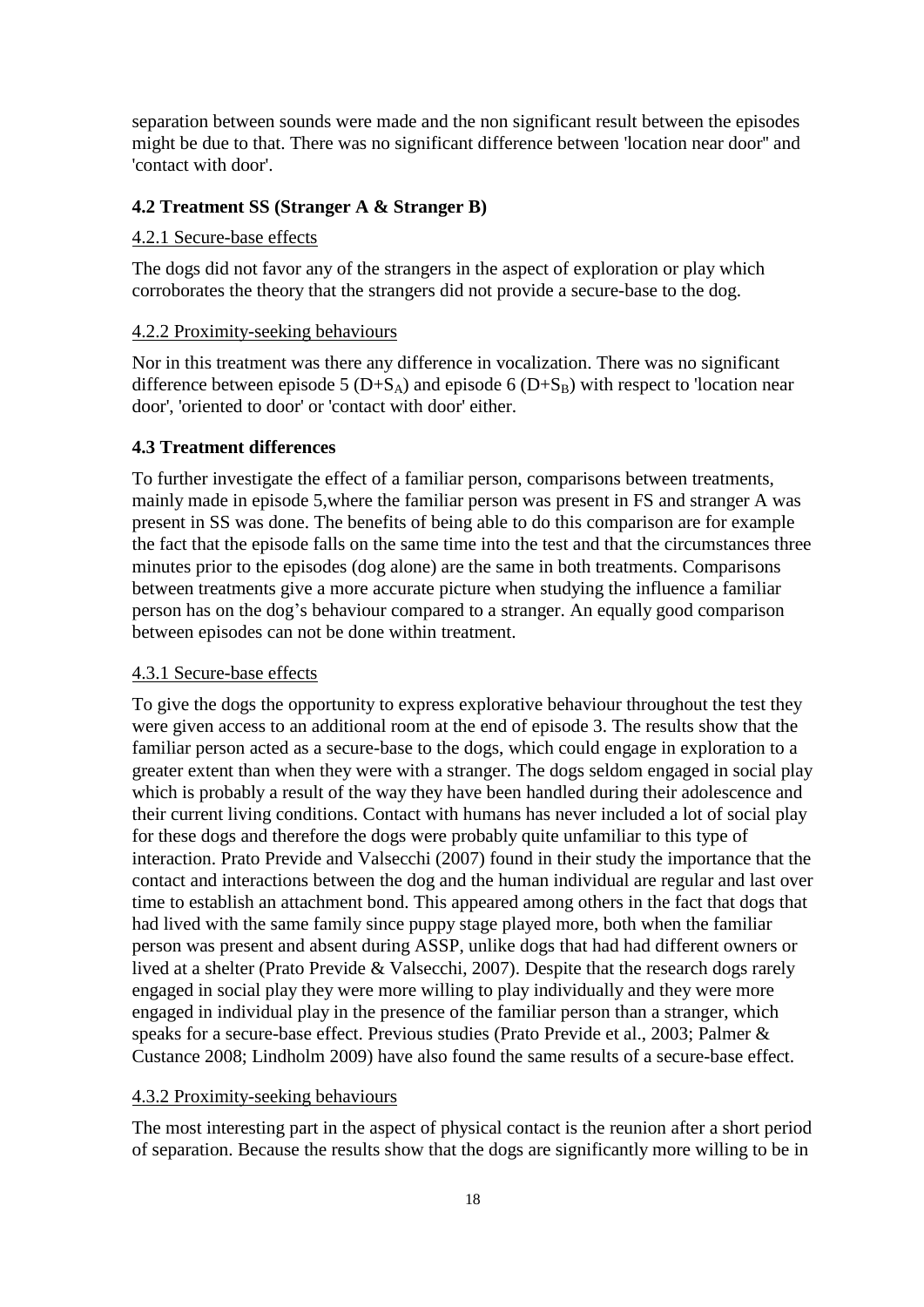physical contact with the familiar person than a stranger after separation implies that the dogs have an attachment bond to the familiar person in the ASSP. There was no significant difference when comparing 'location near door', 'oriented to door' and 'contact with door' in the two different treatments.

## <span id="page-18-0"></span>**4.4 Validation of ASSP**

Our results strongly suggest that ASSP is an appropriate test to use in respect of dogs attachment to humans because the way that the dogs behaved supports the attachment theory of a secure-base effect. The dogs explored more when in the company of a familiar person than when with a stranger, both within the FS treatment (episodes 5 vs. episode 6) and between treatments (episode 5), which shows that the familiar person acted as a securebase to the dog in the FS treatment and the strangers did not in the SS treatment.

The dogs also played more when in the company of a familiar person in episode 5 when comparing the two treatments. On the other hand, the dogs did not play significantly more in the presence of a familiar person (episode 5 vs. episode 6) in the FS treatment, which could have been expected. There was no significant difference in play (episode 5 vs. episode 6) in the SS treatment, which suggests that the familiar person acted as a securebase to the dogs in the FS treatment.

When comparing all episodes when the familiar person was present (episode  $1+2+5$ ) with the same episodes in treatment SS the dogs were more willing to stay in physical contact with the familiar person than stranger A. This was the case when comparing episode 5 (FS:  $D+F$ , SS:  $D+S_A$ ) too, when reunited after a short period of separation.

There was no significant difference between episode 5 and episode 6 in the SS treatment with respect to 'location near door', 'oriented to door' and 'contact with door' which shows that the dogs did not prefer any of the strangers. What speaks against ASSP in these respects is the fact that there was no significant difference between these categories in the FS treatment either, except from 'oriented to door'. Nor was there any significant difference when comparing 'location near door', 'oriented to door' and 'contact with door' in the two different treatments. However, a counterbalanced version of the ASSP made by Palmer and Custance (2008) showed that the dogs spent significantly more time located near door, when the owner was absent, when comparing episode 5 and episode 6 in the two treatments. Linholm (2009) also found that the dogs were significantly more located near door when separated from the owner compared to when separated from a stranger. The reason why their results differ from our results could be due to the fact that both Palmer and Custance (2008) and Lindholm (2009) used privately owned dogs and their respective owners. The relationship between dog and owner is probably somewhat different from the one between research dogs and a familiar person and therefore the pet dogs acted differently from the research dogs. It could be a result from daily routines where the privately owned dogs are used to a close contact with, and spend a lot of time with, their owner. The separation from owner in this new environment was presumably stressful but the dogs might have learned that the owner will return, and through the same door he or she left through, and therefore waited near the door. Ginsburg and Hiestand (1992) stated that the dog's breed, rearing conditions and previous experiences effect the individual's reaction to humans and could be an explanation to the different results when comparing studies made on pet dogs with ones made on research dogs.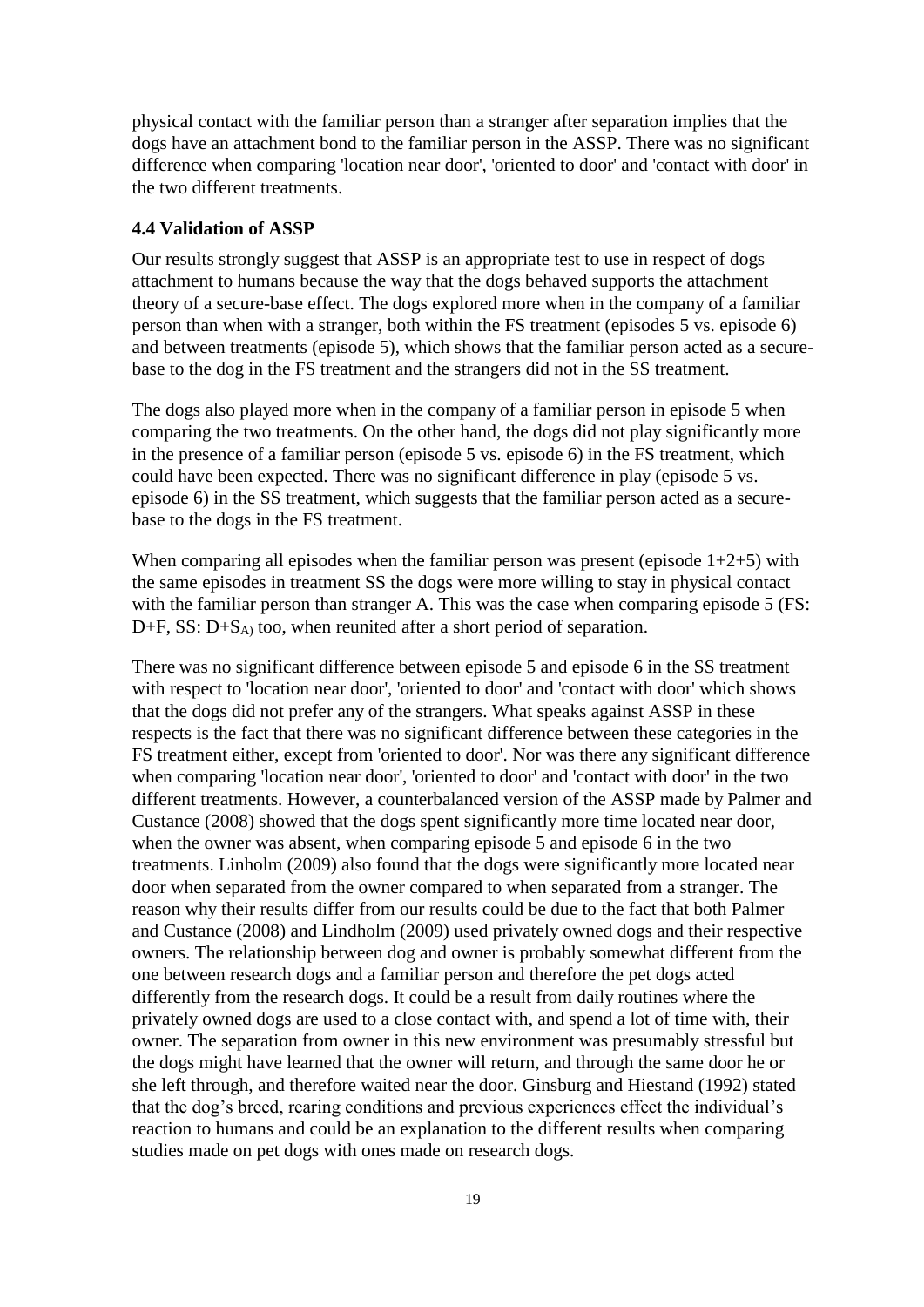#### <span id="page-19-0"></span>**4.5 Conclusion**

The results strengthen my hypothesis that research dogs show signs of attachment to a familiar person during ASSP because the familiar person acts as a secure-base for the dog. Like the theory, the dogs explored and played more in the presence of the familiar person compared to when in the company of a stranger and showed signs of proximity-seeking behaviours when the familiar person was not in the room. The dogs also spent more time in contact with the familiar person than a stranger when reunited after a short period of separation.

This means that it does not require a close relationship, as pet dogs have to its owner, for a dog to establish an attachment bond to a person. The results highlight the importance of continuous social contact with the same human, over a longer period of time, for research dogs. The presence of an attachment figure during testing would most certainly lead to calmer research dogs which feel safe and secure in those kinds of situations. It would be interesting to use this test on privately owned dogs too, since there seems to be some minor behavioral differences between them and research dogs, due to their living conditions and our results invite further investigations in the aspect of dog-human relationships. It is essential to get a deeper understanding of the relationship that research dogs establish with humans in their vicinity since more knowledge hopefully leads to an increased welfare for the dogs.

### <span id="page-19-1"></span>**Acknowledgments**

I would like to thank Linda Keeling and the Department of Animal Environment and Health (HMH) at the Swedish University of Agricultural Science in Uppsala for letting me use their data. I also would like to thank Linda Keeling for valuable remarks for improvements of the report during the study's final phase. My greatest thanks goes to my supervisor Therese Rehn for her commitment, support and encouragement during the whole process of making this report.

#### <span id="page-19-2"></span>**References**

- Ainsworth, M. D., 1989. Attachments beyond infancy. American Psychologist. 44, 709- 716.
- Bard, K. A., 1991. Distribution of attachment classifications in nursery chimpanzees. American Journal of Primatology. 24, 88.
- Battaglia, C. L., 2009. Periods of early development and the effects of stimulation and social experience in the canine. Journal of Veterinary Behavior. 4, 203-210.
- Bleicher, N., 1963. Physical and behavioral analysis of dog vocalizations. American Journal of Veterinary Research. 24, 415-427.
- Bowlby, J., 1958. The nature of the child's tie to his mother. The international Journal of Psycho-analysis: and Bulletin of the International Psycho-analytical Association. 39, 350-373.
- Clutton-Brock, J., 1995. Origin of the dog: domestication and early history. In: The domestic dog: its evolution, behaviour and interactions with people. (Ed. J. Serpell). Cambridge, Cambridge University Press.
- Fallani, G., Prato Previde, E., Valsecchi, P., 2006. Do disrupted early attachment affect the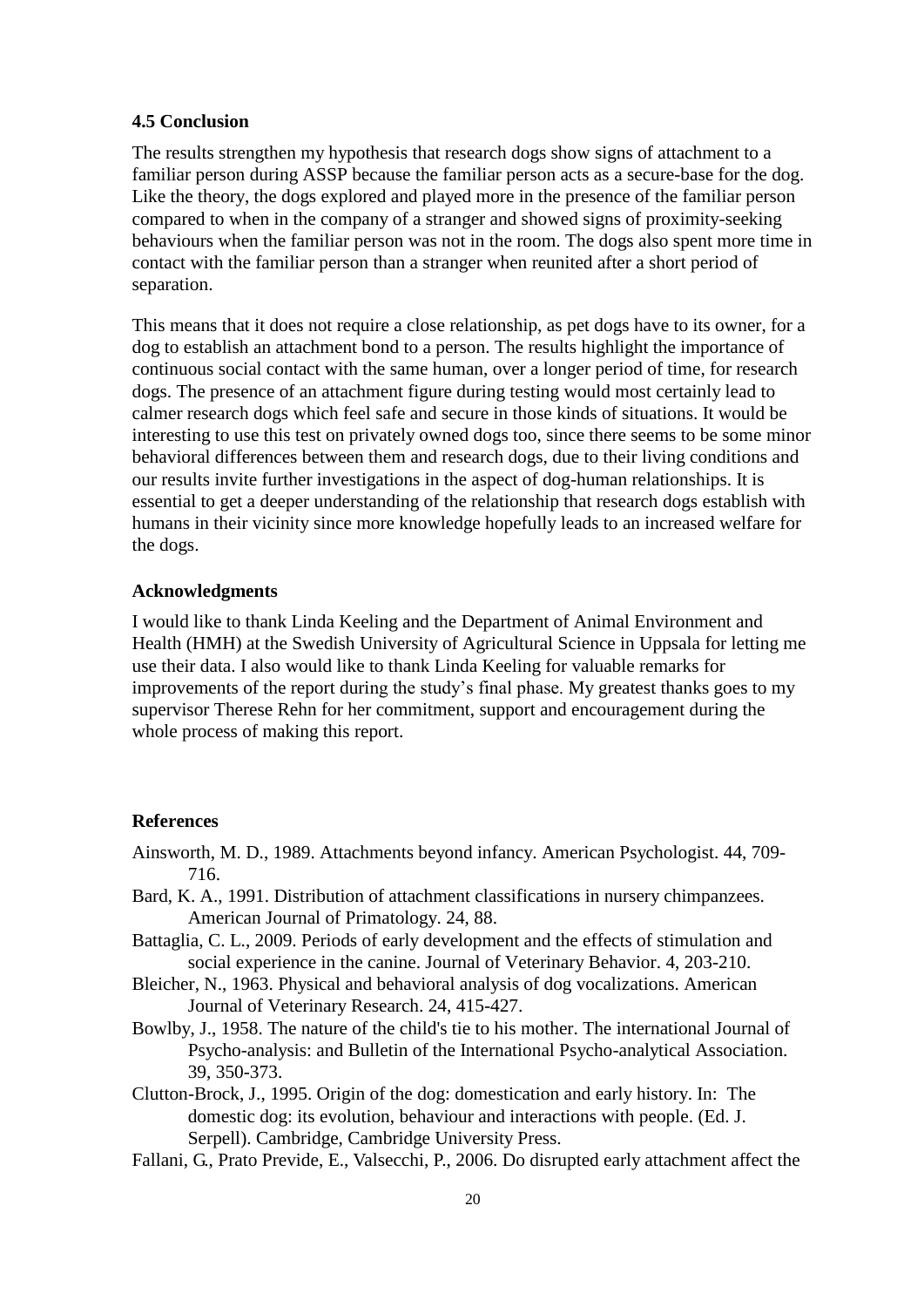relationship between guide dogs and blind owners? Applied Animal Behaviour Science. 100, 241-257.

- Fox, M. W., Stelzner, D., 1966. Behavioural effects of differential early experience in the dog. Animal Behaviour. 14, 273-281.
- Gácsi, M, Topál, J., 2001. Attachment behavior of adult dogs (*Canis familiaris*) living at rescue centers: forming new bonds. Journal of Comparative Psychology. 115, 423- 431.
- Gácsi, M., Maros, K., Sernkvist, S., Miklósi, À., 2009. Does the owner provide a secure base? Behavioral and heart rate response to a threatening stranger and to separation in dogs. Journal of Veterinary Behavior. 4, 90-91.
- Ginsburg, B. E., Hiestand, L., 1992. Humanity's "best friend": the origins of our inevitable bond with dogs. In: The inevitable bond, examining scientist-animal interactions. (Eds. H. Davis, D. Balfour). Cambridge, Cambridge University Press.
- Harlow, H. F., Zimmermann, R. R., 1959. Affectional responses in the infant monkey. Science. 130, 421-432.
- Hosey, G., 2008. A preliminary model of human-animal relationships in the zoo. Applied Animal Behaviour Science. 109, 105-127.
- Lindholm, U., 2009. The dynamics in the dog-owner relationship is there a correlation between owners' and dogs' bonds to each other? Master thesis, Dept of Large Animal Science, Faculty of Life Science, Copenhagen University, Denmark.
- Nagasawa, M., Mogi, K., Kikusui, T., 2009. Attachment between humans and dogs. Japanese Psychological Research. 51, 209-221.
- Palestrini, C., Prato-Previde, E., Spiezio, C., Verga, M., 2005. Heart rate an behavioural responses of dogs in the Ainsworth's Strange Situation: A pilot study. Applied Animal Behaviour Science. 94, 75-88.
- Palmer, R., Custance, D., 2008. A counterbalanced version of Ainsworth's Strange Situation Procedure reveals secure-base effects in dog-human relationships. Applied Animal Behaviour Science. 109, 306-319.
- Prato Previde, E., Valsecchi, P., 2007. Effect of abandonment on attachment behavior of adult pet dogs. Journal of Veterinary Behavior. 2, 87-88.
- Prato Previde, E., Custance, D. M., Spiezio, C., Sabatini, F., 2003. Is the dog-human relationship an attachment bond? An observational study using Ainsworth's Strange Situation. Behaviour. 140, 225-254.
- Topál, J., Gácsi, M., Miklósi, Á., Virányi, Z., 2005. Attachment to humans: a comparative study on hand-reared wolves and differently socialized dog puppies. Animal Behaviour. 70, 1367-1375.
- Topál, J., Miklósi, Á., Csányi, V., Dóka, A., 1998. Attachment behaviours in dogs (*Canis familiaris*): A new application of Ainsworth's (1969) strange situation test. Journal of Comparative Psychology. 112, 219-229.
- Valsecchi, P., Prato-Previde, E., Accorsi, P. A., Fallani, G., 2010. Development of the attachment bond in guide dogs. Applied Animal Behaviour Science. 123, 43-50.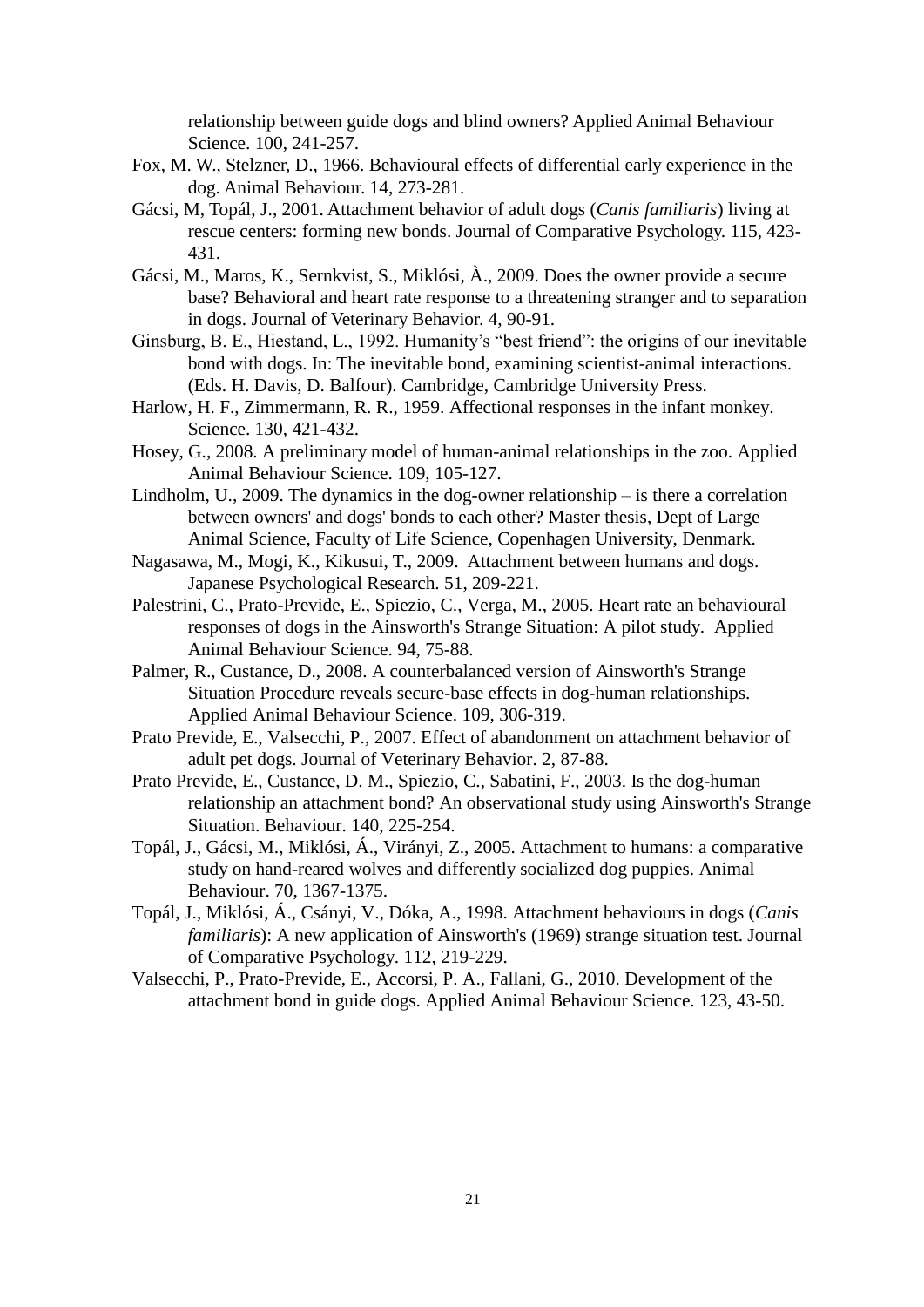#### **Appendix 1**

## **ETHOGRAM – Ainsworth´s Strange Situation Procedure (research dogs)**

**5 second interval Instantaneous sampling**

*Location:* 

 $N.D$  = near door = > 50 % of the dog's body is located in the zone closest to the door.

 $N.Z =$  neutral zone = > 50 % of the dog's body is located in one of the two neutral zones.

 $N.O =$  near owner = > 50 % of the dog's body is located in the zone around the owners chair.

 $N.S$  = near stranger = > 50 % of the dog's body is located in the zone around the strangers chair.

 $R2 =$ room  $2 =$  > 50 % of the dog's body is located in room 2.

If the dog is located in two or three areas at the same time the location will be counted as the area in which most of the dog's body is situated.

If the dog's body is situated equally in two or three areas then the location will be counted as the area in which the dog is moving towards.

#### *Main behaviour:*

- $SI =$  sitting; the dog is sitting up with its front legs extended and the hind legs curved.
- $LY =$  lying; the dog is lying down.
- $ST =$  standing; the dog is standing up on all four paws or up on hind legs resting front paws on person/furniture/other, hind paws on the floor.
- $WK = walking;$  the dog is walking around, moving.
- $RN =$  running; the dog is running around (trotting or galloping).

*Secondary behaviour:*

#### HEAD DOWN WHEN LYING

The dog's head is resting on the floor while the dog is in lying position.

#### EXPLORATION

Motor activity directed towards the physical aspects of the environment, the dog is sniffing or licking/manipulating something or exploring the environment visually. Visual exploration; the dog is focusing on, and the muzzle is less than 10 centimeters away, from any physical aspect of the environment.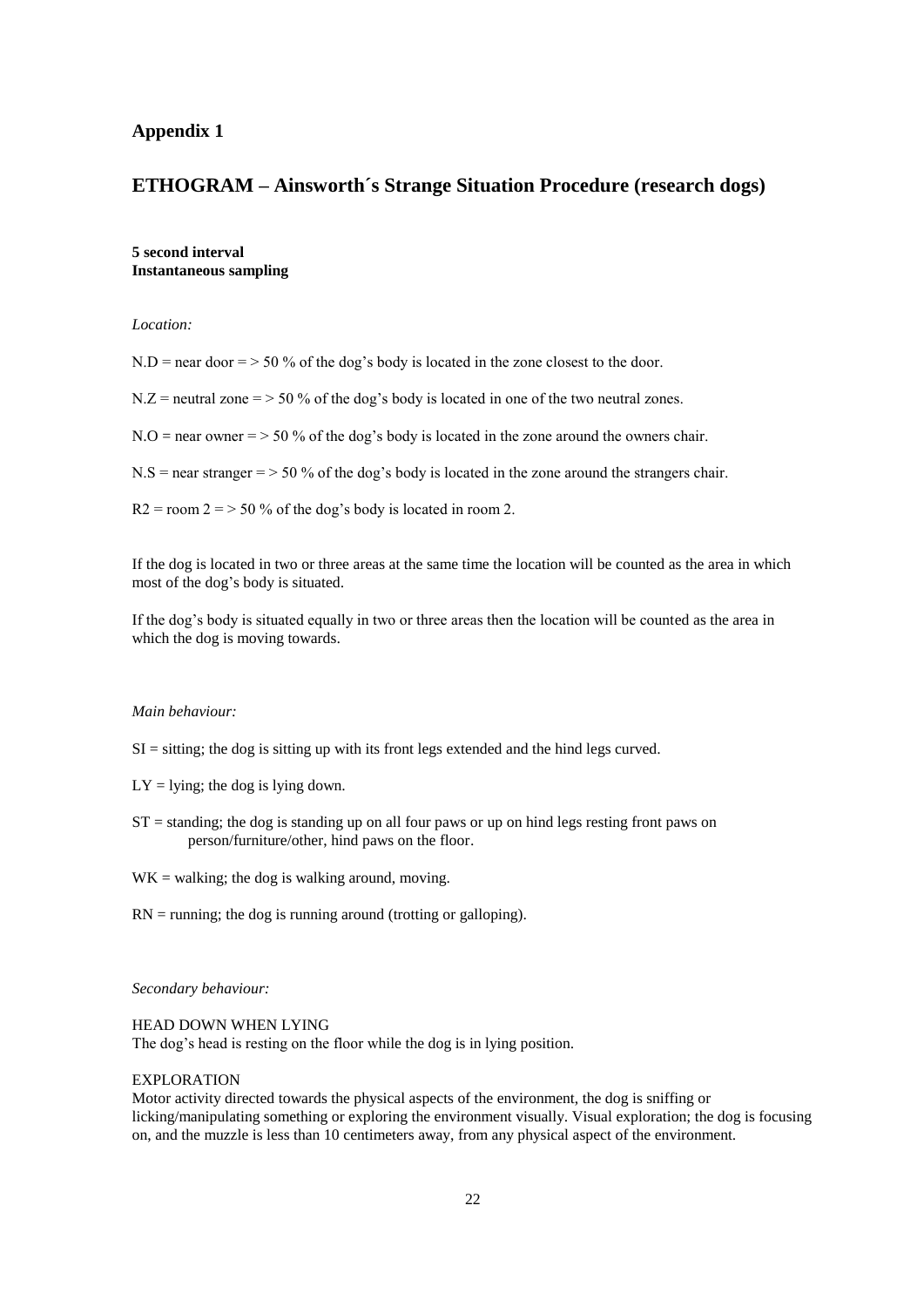EXPLORATION PERSON

The dog is sniffing and/or licking on the stranger or familiar person.

 $E.F =$  exploration of the familiar person

 $E.S =$  exploration of the stranger

#### INDEPENDENT PLAY

Any motor activity directed towards the dog toy (or other object), including chewing, biting, shaking from side to side, holding a toy in its mouth, scratching or batting with the paw and tossing using its mouth, without any interactions with person.

SOCIAL PLAY (this behaviour can only occur if the play has been initiated by the stranger) Any motor activity directed towards the toy, with physical contact, including chewing, biting, shaking from side to side, holding the toy in its mouth, scratching or batting with the paw, chasing toy in movement (thrown by the stranger) and tossing using its mouth, when interacting with the stranger. Interaction with stranger includes answering invitations to play from the stranger as following a toy the stranger is pulling from side to side on the floor (oriented to toy), chasing a toy that has been thrown, grabbing a toy while the stranger holds in the other end, tug and war play, locomotion with the toy in its mouth directed towards (muzzle directed) the stranger.

PLAY AT DISTANCE (this behaviour can only occur if the play has been initiated by the stranger) Activity directed towards a toy including chewing, holding, shaking from side to side, chasing a rolling ball and/or battling with paws when out of reach for the stranger and/or not coming back with any thrown toy after 10 seconds and playing with it at distance from the stranger.

DRINKING The dog is drinking from the water bowl.

NOT VISIBLE The dog is not visible in any of the cameras

#### **One-zero sampling**

#### FOLLOWING

Locomotion in the same direction as a person who is also in locomotion.

F.F **=** following familiar person.

 $F.S =$  following stranger.

#### ORIENTED TO THE DOOR

The dog is sitting, standing or lying and focused on the door (enter/exit door), having the muzzle directed towards the door for > 2 seconds.

#### ORIENTED TO PERSON

The dog is sitting, standing or lying and focused on a person; having the muzzle directed towards a person for > 2 seconds.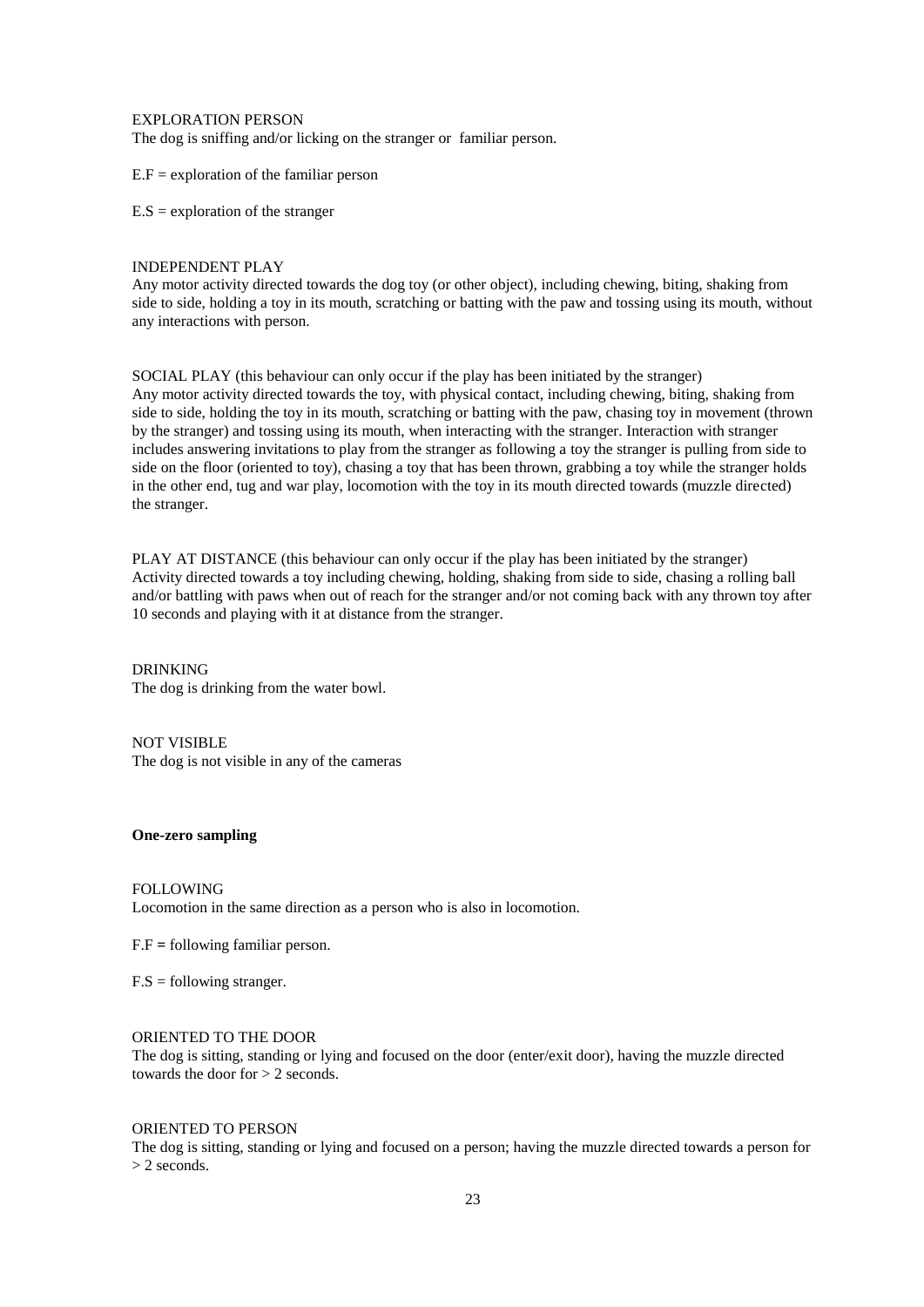O.F **=** oriented to familiar person.

 $O.S =$  oriented to stranger.

#### ORIENTED TO EMPTY CHAIR

The dog is sitting, standing or lying and focused on a persons empty chair, having the muzzle directed towards the empty chair for > 2 seconds.

O.F.C **=** oriented to the familiar persons empty chair.

 $O.S.C =$  oriented to the strangers empty chair.

#### CONTACT DOOR

The dog is scratching, jumping up against the door and/or physical contact with the door with the muzzle.

#### PHYSICAL CONTACT PERSON

Physical contact, initiated by the dog, with a person regardless of visual orientation, the dog is in physical contact with a person by pushing the muzzle against the person, scratching on the person with its paw, jumping up on person, jumping up in the knee of the person, leaning towards, sitting or lying with any body part in contact with a person.

C.F **=** physical contact with the familiar person.

 $C.S = physical contact with the strange r.$ 

#### PHYSICAL CONTACT CHAIR

Physical contact with an empty chair regardless of the visual orientation, including sniffing on the chair, jumping up on it, sitting, standing or lying with any part of the body in contact with chair.

CFCH = physical contact with the familiar persons empty chair.

CSCH = physical contact with the strangers empty chair.

#### VOCALISATION

 $B =$  barking, short, intense sounds

 $G =$  growling, deep low frequency sounds from the dogs' throat

 $H =$  howling, longer,  $> 2$  s, higher frequency sounds

 $W =$  whining, squeaky noises

#### ROOM 2

 $>$  50 % of the dog's body is located in room number 2.

#### BODY SHAKING

The dog shakes any part or the whole body from side to side "quickly".

#### **STRETCHING**

The dog is extending/stretching one part/many parts of its body.